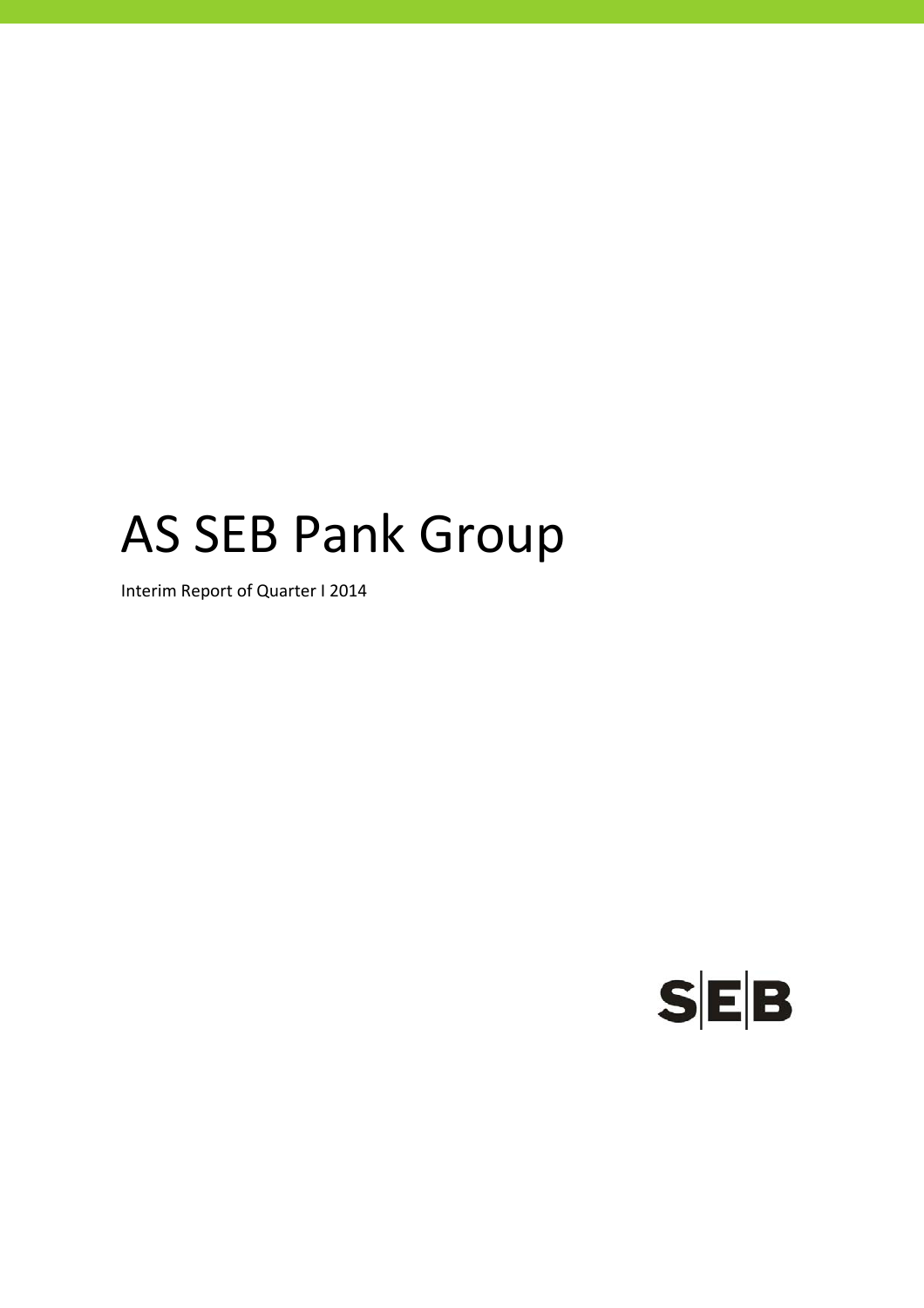## **Contents** P. Statement of the Management Board **Example 2** 2 **I. Introduction ‐ general information\_\_\_\_\_\_\_\_\_\_\_\_\_\_\_\_\_\_\_\_\_\_\_\_\_\_\_\_\_\_\_\_\_\_\_\_\_\_\_\_\_\_\_\_\_\_\_\_\_\_\_\_\_\_\_\_\_** 3 1. Credit institution  $\qquad \qquad \qquad$  3 2. Auditor 2. Auditor 2. Auditor 2. Auditor 2. Auditor 2. Auditor 2. Auditor 2. Auditor 2. Auditor 2. Auditor 2. Auditor 2. Auditor 2. Auditor 2. Auditor 2. Auditor 2. Auditor 2. Auditor 2. Auditor 2. Auditor 2. Auditor 2. **II. Management Report\_\_\_\_\_\_\_\_\_\_\_\_\_\_\_\_\_\_\_\_\_\_\_\_\_\_\_\_\_\_\_\_\_\_\_\_\_\_\_\_\_\_\_\_\_\_\_\_\_\_\_\_\_\_\_\_\_\_\_\_\_\_\_\_\_\_\_\_\_\_** 4 1. Credit institution's group as defined in Credit Institutions Law\_\_\_\_\_\_\_\_\_\_\_\_\_\_\_\_\_\_\_\_\_\_\_\_\_\_\_\_\_\_\_\_ 4 1.1. Consolidated group that the set of the set of the set of the set of the set of the set of the set of the set of the set of the set of the set of the set of the set of the set of the set of the set of the set of the se 1.2. Changes in the consolidated group during the accounting period and plans for year 2014 4 2. Highlights **Example 2. The Second Second Second Second Second Second Second Second Second Second Second Second S** 3. Capital adequacy\_\_\_\_\_\_\_\_\_\_\_\_\_\_\_\_\_\_\_\_\_\_\_\_\_\_\_\_\_\_\_\_\_\_\_\_\_\_\_\_\_\_\_\_\_\_\_\_\_\_\_\_\_\_\_\_\_\_\_\_\_\_\_\_\_\_\_\_\_\_\_\_\_ 6 4. Risk concentration\_\_\_\_\_\_\_\_\_\_\_\_\_\_\_\_\_\_\_\_\_\_\_\_\_\_\_\_\_\_\_\_\_\_\_\_\_\_\_\_\_\_\_\_\_\_\_\_\_\_\_\_\_\_\_\_\_\_\_\_\_\_\_\_\_\_\_\_\_\_\_ 8 5. Key figures\_\_\_\_\_\_\_\_\_\_\_\_\_\_\_\_\_\_\_\_\_\_\_\_\_\_\_\_\_\_\_\_\_\_\_\_\_\_\_\_\_\_\_\_\_\_\_\_\_\_\_\_\_\_\_\_\_\_\_\_\_\_\_\_\_\_\_\_\_\_\_\_\_\_\_\_\_\_\_ 8 **III. Consolidated financial statements\_\_\_\_\_\_\_\_\_\_\_\_\_\_\_\_\_\_\_\_\_\_\_\_\_\_\_\_\_\_\_\_\_\_\_\_\_\_\_\_\_\_\_\_\_\_\_\_\_\_\_\_\_\_\_\_\_\_** 10 1. Consolidated income statement\_\_\_\_\_\_\_\_\_\_\_\_\_\_\_\_\_\_\_\_\_\_\_\_\_\_\_\_\_\_\_\_\_\_\_\_\_\_\_\_\_\_\_\_\_\_\_\_\_\_\_\_\_\_\_\_\_\_\_\_10 2. Consolidated statement of comprehensive income\_\_\_\_\_\_\_\_\_\_\_\_\_\_\_\_\_\_\_\_\_\_\_\_\_\_\_\_\_\_\_\_\_\_\_\_\_\_\_\_\_\_\_ 10 3. Consolidated statement of financial position\_\_\_\_\_\_\_\_\_\_\_\_\_\_\_\_\_\_\_\_\_\_\_\_\_\_\_\_\_\_\_\_\_\_\_\_\_\_\_\_\_\_\_\_\_\_\_\_11 4. Consolidated cash flow statement exception of the statement of the statement of the statement of the statement of the statement of the statement of the statement of the statement of the statement of the statement of the 5. Changes in consolidated shareholders' equity\_\_\_\_\_\_\_\_\_\_\_\_\_\_\_\_\_\_\_\_\_\_\_\_\_\_\_\_\_\_\_\_\_\_\_\_\_\_\_\_\_\_\_\_\_\_\_13 6. Contingent assets and liabilities and commitments\_\_\_\_\_\_\_\_\_\_\_\_\_\_\_\_\_\_\_\_\_\_\_\_\_\_\_\_\_\_\_\_\_\_\_\_\_\_\_\_\_\_ 14 Note 1 Accounting principles \_\_\_\_\_\_\_\_\_\_\_\_\_\_\_\_\_\_\_\_\_\_\_\_\_\_\_\_\_\_\_\_\_\_\_\_\_\_\_\_\_\_\_\_\_\_\_\_\_\_\_\_\_\_\_\_\_\_\_\_\_\_\_\_\_\_\_\_ 15 Note 2 Fair value of financial assets and liabilities\_\_\_\_\_\_\_\_\_\_\_\_\_\_\_\_\_\_\_\_\_\_\_\_\_\_\_\_\_\_\_\_\_\_\_\_\_\_\_\_\_\_\_\_\_\_\_\_ 16 Note 3 Interest and similar income\_\_\_\_\_\_\_\_\_\_\_\_\_\_\_\_\_\_\_\_\_\_\_\_\_\_\_\_\_\_\_\_\_\_\_\_\_\_\_\_\_\_\_\_\_\_\_\_\_\_\_\_\_\_\_\_\_\_\_\_\_\_\_ 18 Note 4 Interest expenses and similar charges\_\_\_\_\_\_\_\_\_\_\_\_\_\_\_\_\_\_\_\_\_\_\_\_\_\_\_\_\_\_\_\_\_\_\_\_\_\_\_\_\_\_\_\_\_\_\_\_\_\_\_\_\_\_ 18 Note 5 Fee and commission income\_\_\_\_\_\_\_\_\_\_\_\_\_\_\_\_\_\_\_\_\_\_\_\_\_\_\_\_\_\_\_\_\_\_\_\_\_\_\_\_\_\_\_\_\_\_\_\_\_\_\_\_\_\_\_\_\_\_\_\_\_\_\_18 Note 6 Fee and commission expense\_\_\_\_\_\_\_\_\_\_\_\_\_\_\_\_\_\_\_\_\_\_\_\_\_\_\_\_\_\_\_\_\_\_\_\_\_\_\_\_\_\_\_\_\_\_\_\_\_\_\_\_\_\_\_\_\_\_\_\_\_\_ 19 Note 7 Impairment losses on loans and advances\_\_\_\_\_\_\_\_\_\_\_\_\_\_\_\_\_\_\_\_\_\_\_\_\_\_\_\_\_\_\_\_\_\_\_\_\_\_\_\_\_\_\_\_\_\_\_\_\_\_ 19 Note 8 Allowances on loans and advances\_\_\_\_\_\_\_\_\_\_\_\_\_\_\_\_\_\_\_\_\_\_\_\_\_\_\_\_\_\_\_\_\_\_\_\_\_\_\_\_\_\_\_\_\_\_\_\_\_\_\_\_\_\_\_\_ 19 Note 9 Loans and advances to customers by remaining maturity\_\_\_\_\_\_\_\_\_\_\_\_\_\_\_\_\_\_\_\_\_\_\_\_\_\_\_\_\_\_\_\_\_\_\_\_\_ 19 Note 10 Geographic concentration of financial assets and liabilities\_\_\_\_\_\_\_\_\_\_\_\_\_\_\_\_\_\_\_\_\_\_\_\_\_\_\_\_\_\_\_\_\_\_20 Note 11 Concentration of financial assets and liabilities by industry sector\_\_\_\_\_\_\_\_\_\_\_\_\_\_\_\_\_\_\_\_\_\_\_\_\_\_\_\_\_\_\_\_\_21 Note 12 Related parties\_\_\_\_\_\_\_\_\_\_\_\_\_\_\_\_\_\_\_\_\_\_\_\_\_\_\_\_\_\_\_\_\_\_\_\_\_\_\_\_\_\_\_\_\_\_\_\_\_\_\_\_\_\_\_\_\_\_\_\_\_\_\_\_\_\_\_\_\_\_\_\_\_\_\_23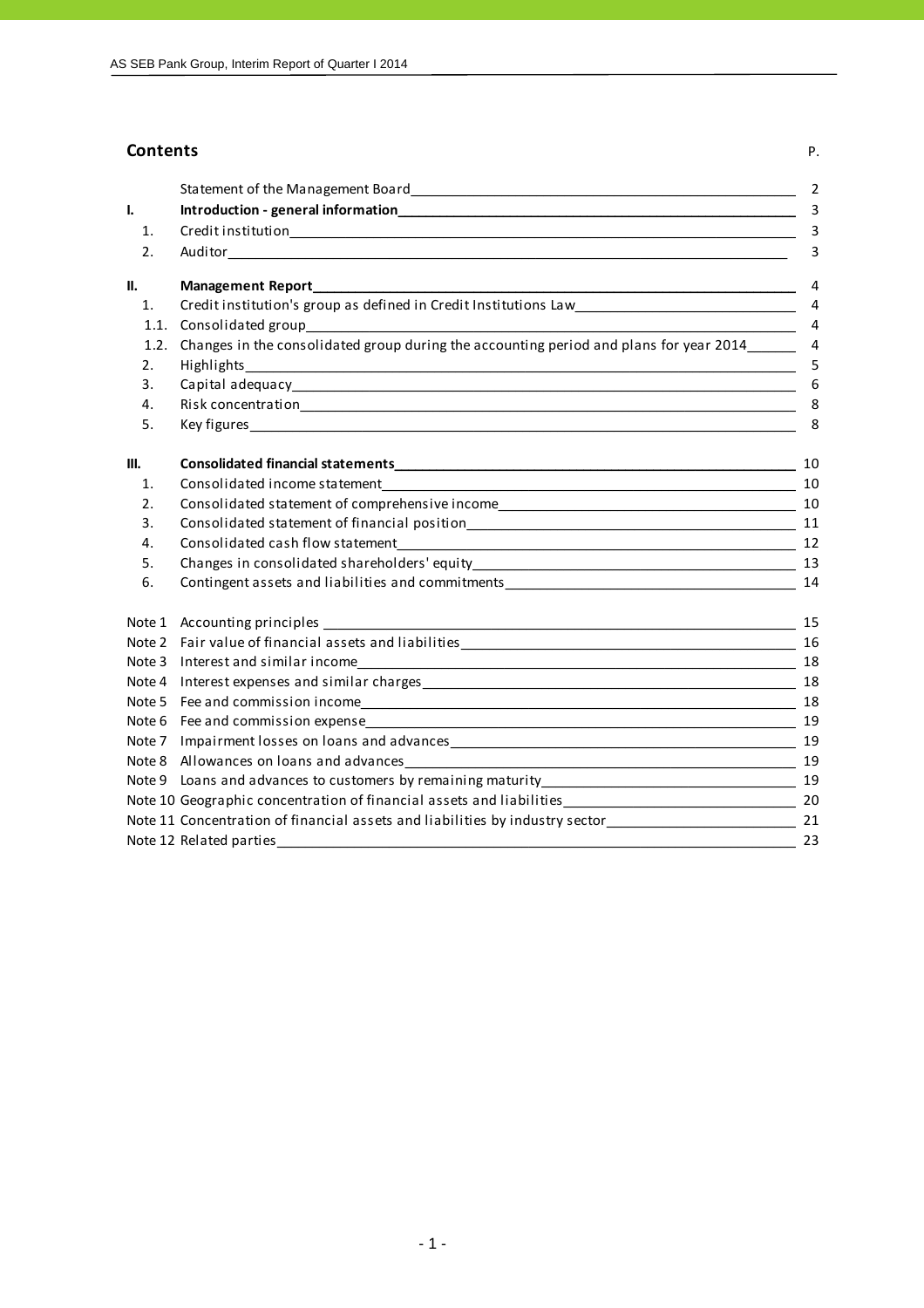#### **Statement of the Management Board**

Interim Report of Quarter I 2014 consists of the following parts and reports: Introduction – general information Management Report Consolidated Financial Statements **Notes** 

The financial and other additional information published in the Interim Report of Quarter I 2014 is true and complete. Consolidated financial statements give a true and fair view of the actual financial position, results of operations and cash flows of the Group.

Consolidated financial statements have been compiled in accordance with the International Accounting Standard IAS 34 "Interim financial reporting" and in conformity with the requirements of Eesti Pank for publishing information. AS SEB Pank and subsidiaries of the consolidated group are assumed to be going concern.

Consolidated financial statements for the Quarter I 2014 are not audited.

Riho Unt Chairman of the Management Board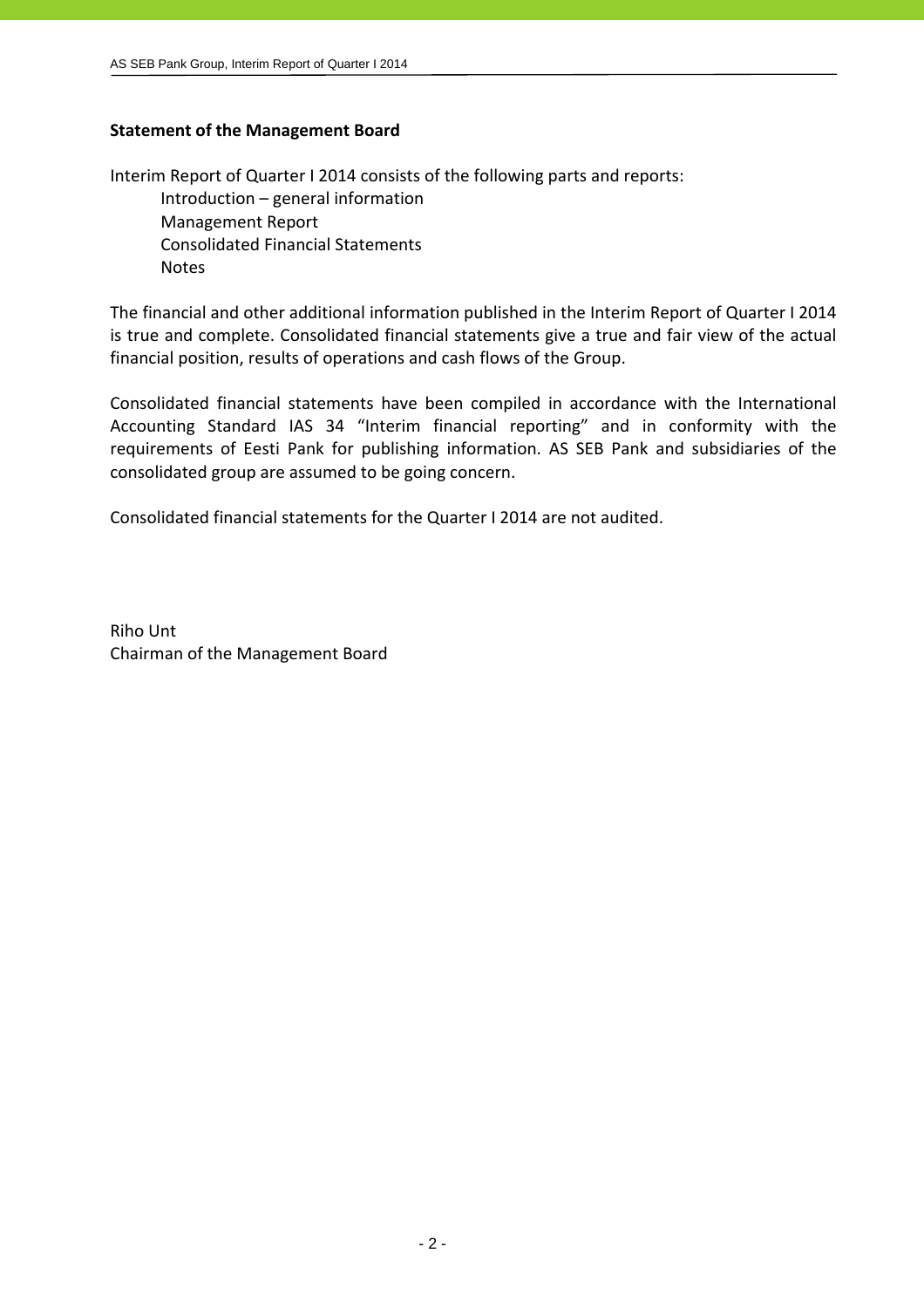#### **I. Introduction ‐ general information**

#### **1. Credit institution**

| Company name      |
|-------------------|
| Address           |
| Registered in     |
| Registry date     |
| Registry code     |
| Phone             |
| Fax               |
| <b>SWIFT</b>      |
| e-mail            |
| Internet homenage |

AS SEB Pank Tornimäe Str. 2, Tallinn 15010, Estonia Republic of Estonia 08.12.1995 10004252 (Estonian Commercial Register) +372 6 655 100  $+372$  6 655 102 EEUHEE2X info@seb.ee ternet homepage http://www.seb.ee

## **2. Auditor**

Reporting date 31.03.2014

Audit company and all the AS PricewaterhouseCoopers Registry code 10142876 (Estonian Commercial Register) Address Pärnu Str. 15, 10141 Tallinn, Estonia

Reporting period 01.01.2014 ‐ 31.03.2014 Reporting currency **EUR** Euro (EUR), millions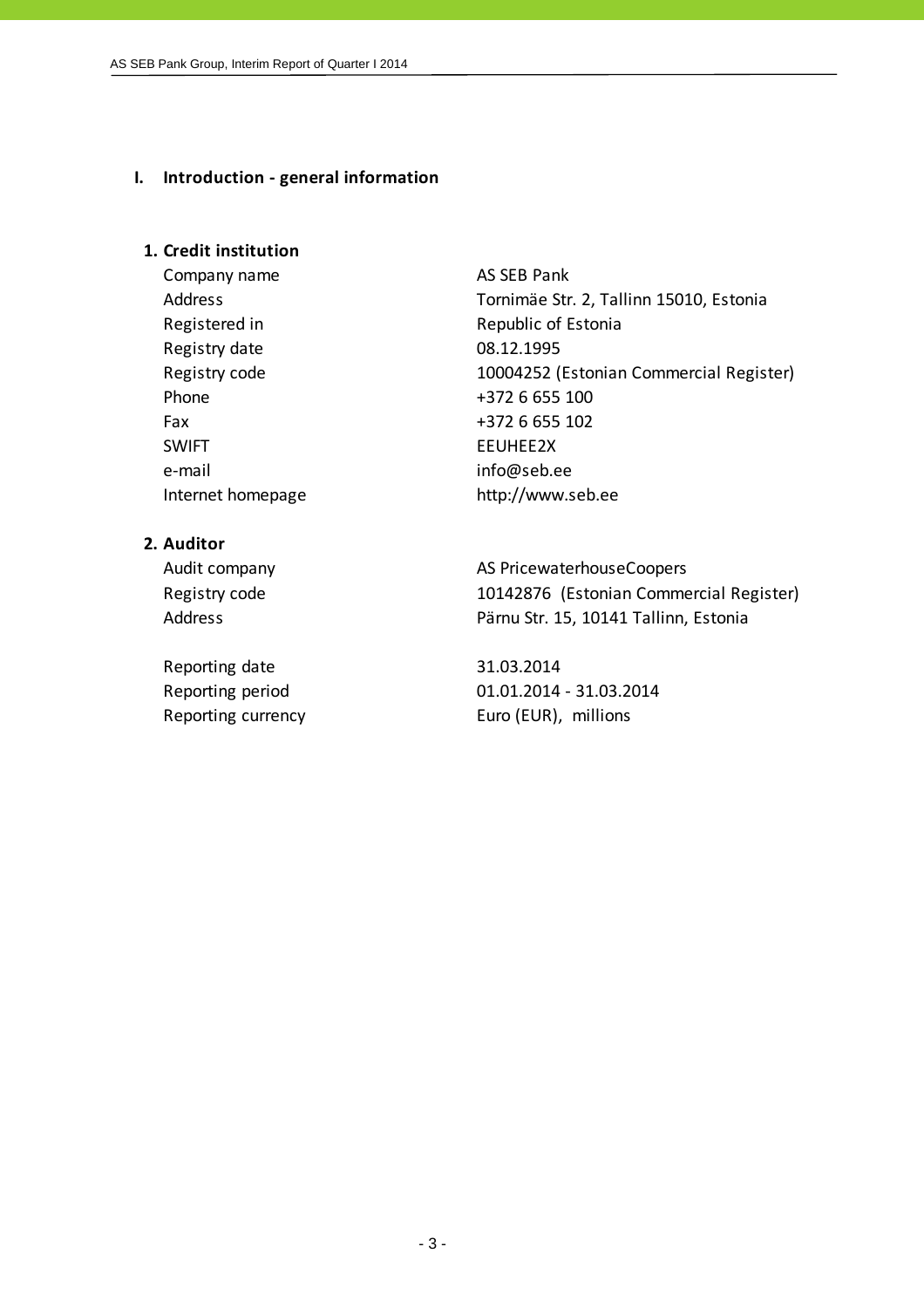#### **II. Management Report**

### **1. Credit institution's group as defined in Credit Institutions Law**

#### **1.1. Consolidated group**

| Company name                            | <b>Registry</b><br>code | Reg. date | <b>Address</b>                                   | Activity               | Holding***<br>(%) | At an acqui-<br>sition cost<br>(EURmio) |
|-----------------------------------------|-------------------------|-----------|--------------------------------------------------|------------------------|-------------------|-----------------------------------------|
| AS SEB Liising                          | 10281767                | 03.10.97  | Tallinn, Tornimäe 2                              | Leasing                | 100.0%            | 1.8                                     |
| AS Rentacar*                            | 10303546                | 20.10.97  | Haapsalu, Karja 27                               | Leasing                | 100.0%            | 0.0                                     |
| AS SEB Varahaldus                       | 10035169                | 22.05.96  | Tallinn, Tornimäe 2                              | Asset management       | 100.0%            | 2.7                                     |
| AS Sertifits eerimiskes kus **          | 10747013                | 27.03.01  | Tallinn, Pärnu mnt 141                           | Data communication     | 25.0%             | 1.0                                     |
| Tieto Estonia Services OÜ <sup>**</sup> | 11065244                | 30.08.04  | Tallinn, Tammsaare tee 47 Information processing | and network management | 20.0%             | 0.0                                     |

**5.5**

All enterprises are registered in Estonian Commercial Register.

Parent company of the Group is AS SEB Pank, its activity is banking (information on page 3).

- \* Consolidated subsidiary of AS SEB Liising
- \*\* Associates

\*\*\* For all investments the percentage of holding equals to both, the holding from the number of shares as well as from the number of votes.

The "consolidated group" in the meaning of Credit Institutions Law in Estonia and the "Group" for IFRS consolidation purposes are identical.

Non‐profit association SEB Heategevusfond is an association, not belonging to the consolidation group, registered on 06.01.2006. The founders of the association are AS SEB Pank and AS SEB Elu‐ ja Pensionikindlustus. The association is aimed at raising and distributing funds for charitable cause to organisations, dealing with children, who have been deprived of parental care. Upon dissolution of the association, the assets remaining after satisfaction of the claims of creditors shall be transferred to a non‐profit association or foundation with similar objectives, entered to the list of associations subject to income tax incentive of the Government of the Estonian Republic, or a legal person in public law, state or local government.

Non‐profit association Spordiklubi United is an association, not belonging to the consolidation group, which started from September 2008. The association is founded by AS SEB Pank. The association is aimed at organising on hobby and competition level sport events and organising promotions for advertising of own and supporter´s activities. Upon dissolution of the association, the assets shall be transferred to a non‐profit association, foundation or other persons filling the objectives by articles in public interests.

#### **1.2. Changes in the consolidated group during the accounting period and plans for year 2014**

No such events or trends have occurred by the time of publishing the report, which would affect the strategy of the group in 2014.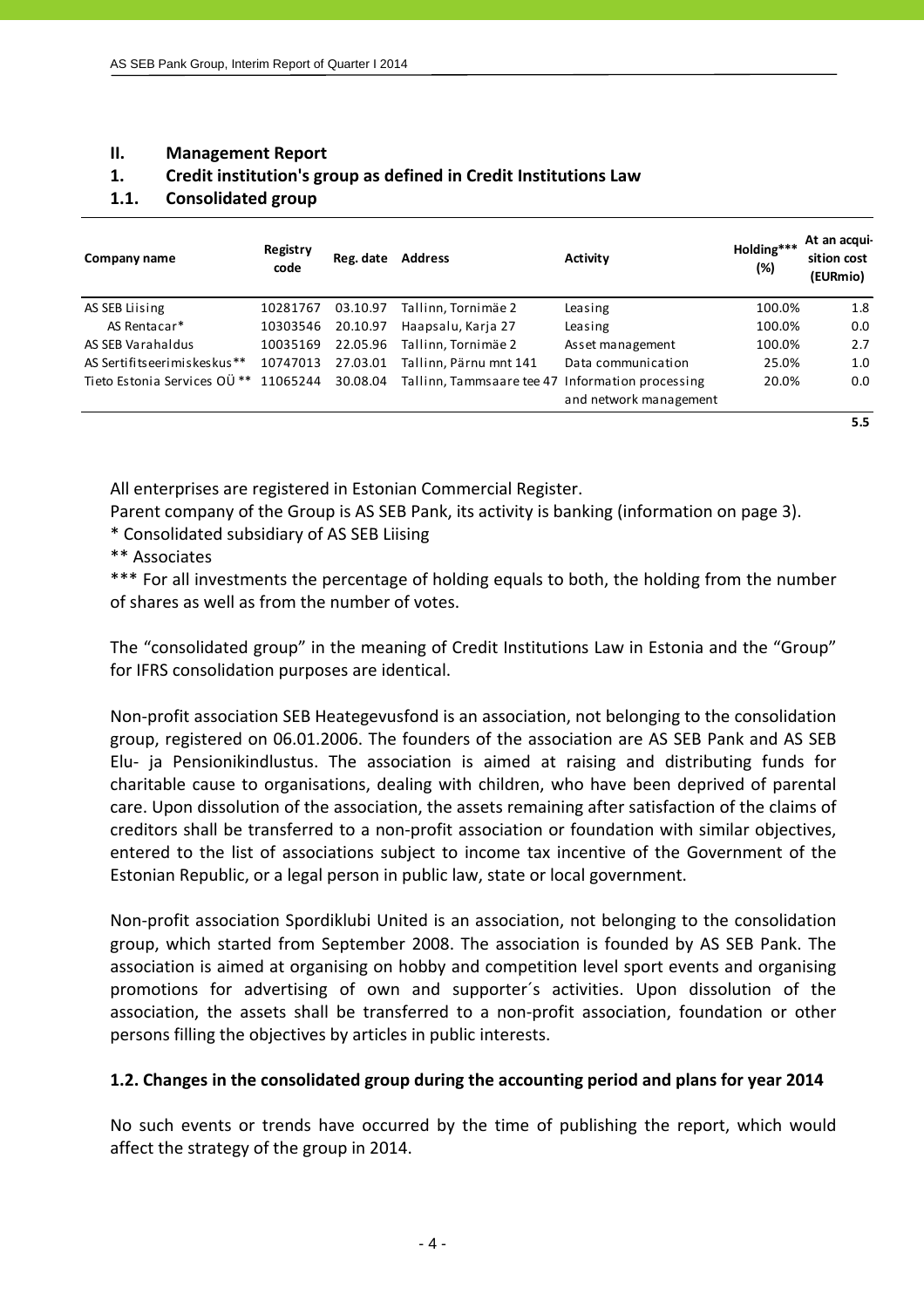## **2. Highlights**

At the beginning of the year, business activity decreased compared to the end of last year, which is typical for the first quarter. Although customer activity increased in March, the direct and indirect effects of the cool-down of the Russian economy have not yet had an impact on the Estonian economy. **This year may be a year of adjustments, during which sectorial developments might differ to a significant degree.** The transportation and storage sectors as well as construction and agriculture remain under pressure. Retail trade, the driving sector of economy, is likely to continue its growth but its prospects have also weakened.

The financial position of enterprises is strong – according to a recent survey by SEB, 88% of large enterprises considered their financial situation to be good or very good at the beginning of the year. **Enterprises are thus well prepared for the potential economic adjustment.**

Companies directly dependent on the Russian market have already taken steps to find alternative markets or suppliers for their goods. **It is a pleasure to see that a large number of entrepreneurs have started to actively address efforts to improve competitiveness**. This year, we can therefore expect targeted investments and more active implementation of innovations across the economy. Availability of credit is currently not a problem – this was also confirmed by a survey among CFOs at the beginning of the year, according to which 71% of representatives of Estonian companies found that the banks' attitude towards providing loans to companies has been either positive or very positive.

**The triumph of innovation in business is an area of desired contribution to SEB**. In order to bring science and business closer together, SEB founded the **VEGA Fund** at the beginning of the year. To bring entrepreneurs closer to innovation, the bank conducted a special **Innovation Lab training course** for aspiring small businesses in March.

The eurozone countries switched to an integrated payment system in February. This was a challenge of sorts for the entrepreneurs and the banks of the countries in question in how they can manage to implement the innovations. Estonia's transition to the new system was extremely successful. Large companies managed to complete their development projects in time and their clients are now using e‐invoice solutions for automatic payments. **Estonia managed to be in the forefront of the development of the e‐invoice, skipping several stages still lying ahead for Old Europe.**

As a result of the wage growth of last year, private individuals have started to consume more and this is reflected not only in retail but also in real estate market indicators. The rapid increase in real estate prices may slow down in SEBs estimation, as the period of economic adjustment may see an increase in unemployment and a decrease in confidence. Private individuals are not as prepared for the economic adjustment as enterprises are, which is why it is important to maintain financial discipline. **This year, SEB places emphasis on advising clients and sharing financial knowledge.**

The more than 877 200 customers of SEB Pank Group are served by 1085 employees. The customers are served through many different channels such as 28 branch offices, 255 on‐line post offices, 257 ATMs, 8214 POS‐terminals. There are more than 536 300 debit and credit cards in use. In addition, 77% of our customers use our SEB Internet Bank and SEB Internet Bank for Business services.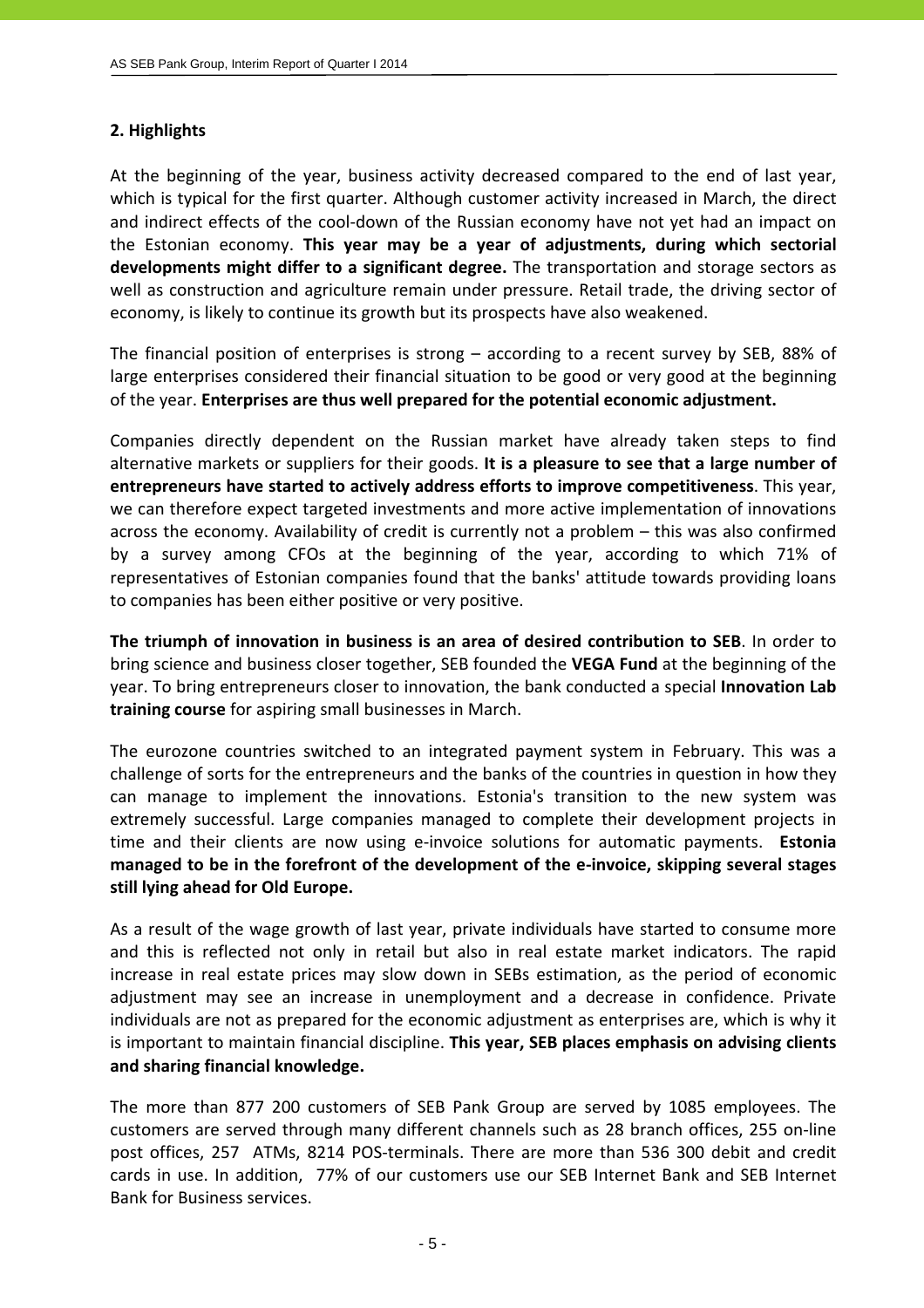## **3. Capital adequacy**

|                        | <b>CAPITAL BASE</b>                                                                                                    | 31.03.14              | 31.12.13              |
|------------------------|------------------------------------------------------------------------------------------------------------------------|-----------------------|-----------------------|
|                        | <b>OWN FUNDS</b>                                                                                                       | 776.7                 | 780.2                 |
| 1 <sub>1</sub><br>1.1. | <b>TIER 1 CAPITAL</b><br><b>COMMON EQUITY TIER 1 CAPITAL</b>                                                           | 773.2<br>773.2        | 774.2<br>774.2        |
|                        | 1.1.1. Capital instruments eligible as CET1 Capital<br>Paid up capital instruments<br>Share premium                    | 128.8<br>42.5<br>86.3 | 128.8<br>42.5<br>86.3 |
|                        | 1.1.2. Retained earnings                                                                                               | 626.0                 | 627.0                 |
|                        | 1.1.3. Other reserves                                                                                                  | 19.4                  | 19.4                  |
|                        | 1.1.4. (-) Intangible assets                                                                                           | $-1.0$                | $-0.9$                |
|                        | 1.1.5. CET1 capital deductions                                                                                         | 0.0                   | $-0.1$                |
| 2.5                    | <b>TIER 2 CAPITAL</b><br>IRB Excess of provisions over expected losses eligible<br>Other adjustments to Tier 2 Capital | 3.5<br>3.5<br>0.0     | 6.0<br>5.8<br>0.2     |
|                        | <b>RISK WEIGHTED ASSETS (RWA)</b>                                                                                      | 31.03.14              | 31.12.13              |

|      | TOTAL RISK EXPOSURE AMOUNT                                                    | 3,344.5 | 3,303.0 |
|------|-------------------------------------------------------------------------------|---------|---------|
| 1.   | RISK WEIGHTED EXPOSURE AMOUNTS FOR CREDIT, COUNTERPARTY CREDIT AND            | 1,961.7 | 2,028.2 |
| 1.1. | Standardised approach (SA)                                                    | 207.0   | 273.6   |
|      | Regional governments or local authorities                                     | 0.0     | 62.5    |
|      | Public sector entities                                                        | 0.8     | 1.7     |
|      | Retail                                                                        | 170.1   | 169.6   |
|      | Secured by mortgages on immovable property                                    | 1.1     | 1.2     |
|      | Exposures in default                                                          | 3.5     | 5.0     |
|      | Collective investments undertakings (CIU)                                     | 4.6     | 4.5     |
|      | Other items                                                                   | 26.9    | 29.1    |
| 1.2. | Internal ratings based Approach (IRB)                                         | 1,754.7 | 1,754.6 |
|      | Institutions                                                                  | 144.5   | 60.0    |
|      | Corporates - SME                                                              | 1,193.8 | 1,261.2 |
|      | Corporates - Specialised Lending                                              | 82.6    | 87.3    |
|      | Retail - Secured by real estate SME                                           | 248.6   | 240.5   |
|      | Retail - Qualifying revolving                                                 | 2.2     | 2.3     |
|      | Retail - Other SME                                                            | 82.9    | 103.3   |
| 2.   | TOTAL RISK EXPOSURE AMOUNT FOR POSITION, FOREIGN EXCHANGE AND                 |         |         |
|      | <b>COMMODITIES RISKS</b>                                                      | 10.9    | 15.6    |
| 3.   | TOTAL RISK EXPOSURE AMOUNT FOR OPERATIONAL RISK (AMA)                         | 81.3    | 97.0    |
| 4.   | OTHER RISK EXPOSURE AMOUNTS                                                   | 1,290.6 | 1,162.2 |
|      | Of which: Additional risk exposure amount due to application of Basel I floor | 1,290.6 | 1,162.2 |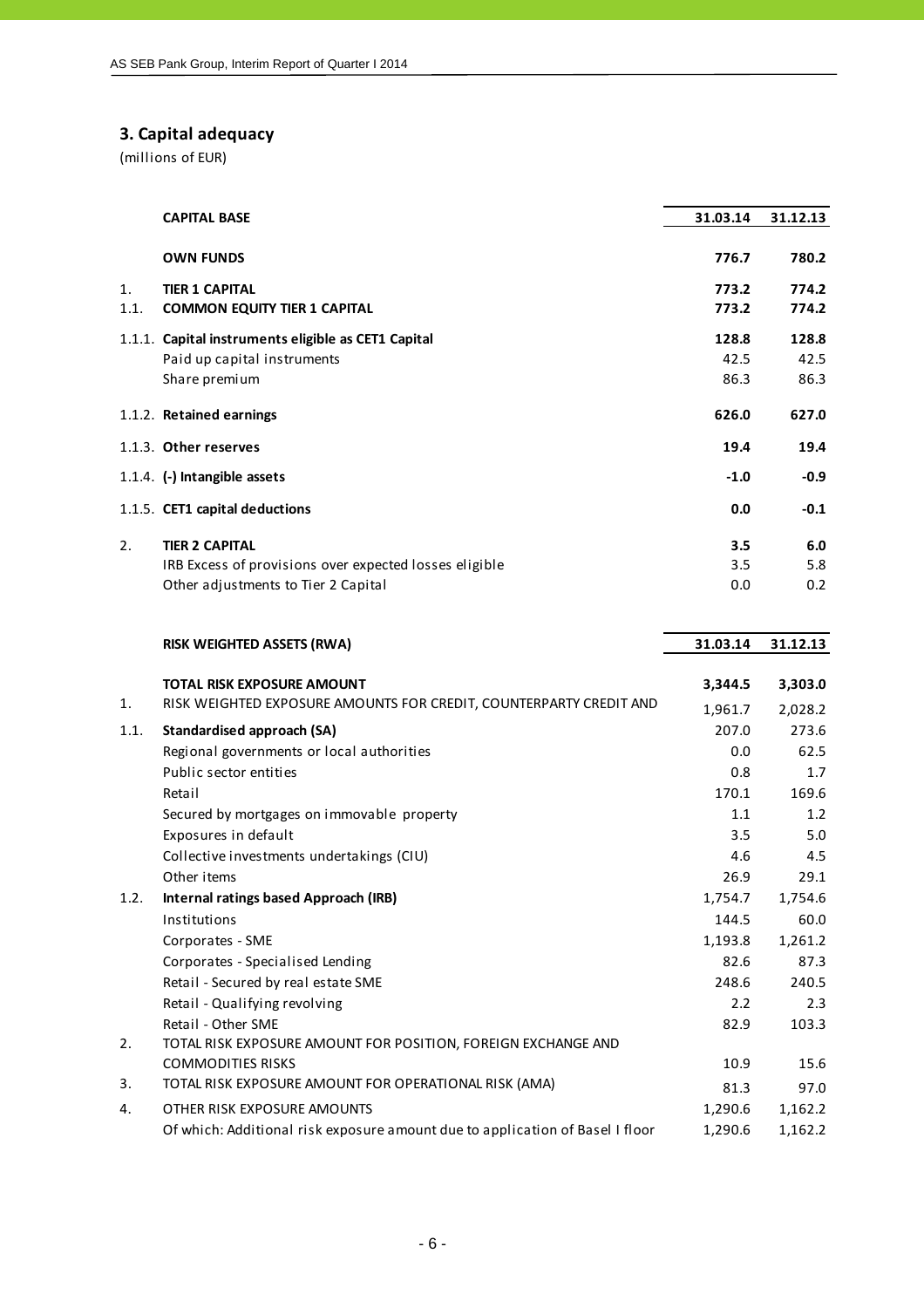#### **CAPITAL RATIOS**

|                      | 31.03.14 | 31.12.13 |
|----------------------|----------|----------|
| CET1 Capital ratio   | 23.12%   | 23.44%   |
| Tier 1 Capital ratio | 23.12%   | 23.44%   |
| Total capital ratio  | 23.22%   | 23.62%   |

AS SEB Pank AS SEB Liising Group AS SEB Varahaldus MEMBERS OF CONSOLIDATION GROUP, INCLUDED TO CAPITAL ADEQUACY **CALCULATION**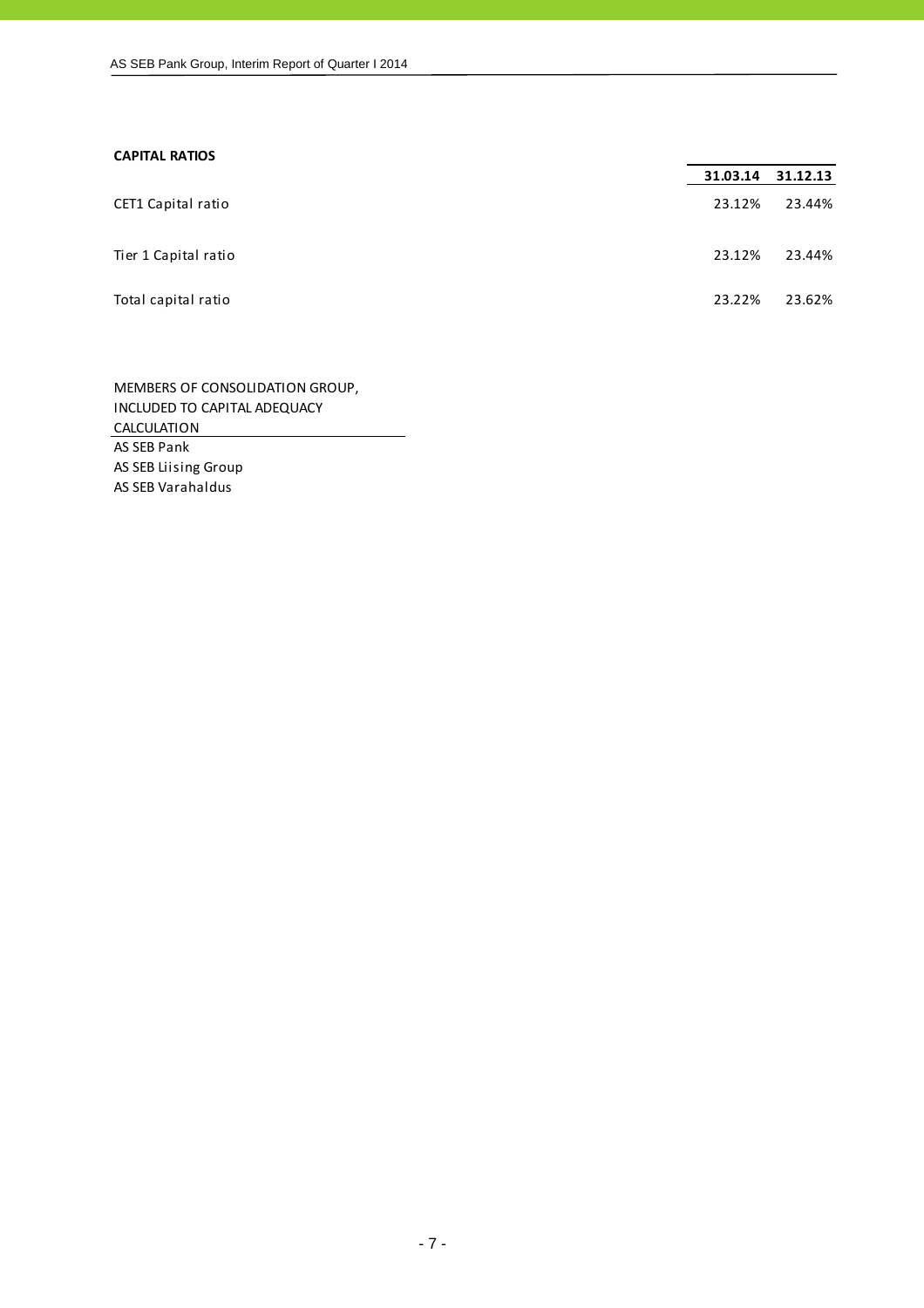#### **4. Risk concentration**

| (millions of EUR)                                                                                                       | 31.03.14 | 31.12.13 | 31.03.13 |
|-------------------------------------------------------------------------------------------------------------------------|----------|----------|----------|
| Total claims against persons associated with the credit institution's<br>consolidation group                            | 1.7      | 1.2      | 1.1      |
| The share of claims of the persons associated with the credit institution's<br>consolidation group in net own funds, %, | 0.22     | 0.16     | 0.16     |
| Total of large exposure claims                                                                                          | 361.3    | 381.9    | 286.6    |
| The share of large exposure claims in net own funds, %                                                                  | 46.52    | 48.94    | 40.26    |
| Number of large exposure customers                                                                                      |          | 5        | 4        |

#### **5. Key figures**

| (millions of EUR)                       |          |          |          |
|-----------------------------------------|----------|----------|----------|
|                                         | 31.03.14 | 31.12.13 | 31.03.13 |
| Net profit                              | 20.0     | 72.8     | 18.5     |
| Average equity                          | 784.7    | 738.7    | 711.4    |
| Return on equity (ROE), %               | 10.19    | 9.86     | 10.40    |
| Average assets                          | 4,653.2  | 4,313.0  | 4,153.5  |
| Return on assets (ROA), %               | 1.72     | 1.69     | 1.78     |
| Net interest income                     | 20.8     | 78.6     | 18.0     |
| Average interest earning assets         | 4,536.1  | 4,192.3  | 4,033.6  |
| Net interest margin (NIM), %            | 1.83     | 1.87     | 1.79     |
| Spread, %                               | 1.76     | 1.80     | 1.69     |
| Cost / Income ratio, %                  | 42.6     | 45.7     | 48.2     |
| Ratio of individually impaired loans, % | 0.68     | 0.79     | 1.19     |

#### **Explanations**

Return on equity (ROE) = Net profit/Average equity \* 100 Average equity = (Equity of current year end + Equity of previous year end)/2 Return on assets (ROA) = Net profit/Average assets \* 100 Average assets = (Assets of current year end + Assets of previous year end)/2 Cost of interest bearing liabilities = Interest expenses/Average interest bearing liabilities \*100 Cost/Income Ratio = Total Operating Expenses/Total Income \* 100 Spread = Yield on interest earning assets ‐ Cost of interest bearing liabilities Net interest margin (NIM) = Net interest income/Average interest earning assets \* 100 Yield on interest earning assets = Interest income/Average interest earning assets \*100

Ratio of individually impaired loans = Individually impaired loans/Loans to customers and credit institutions\* 100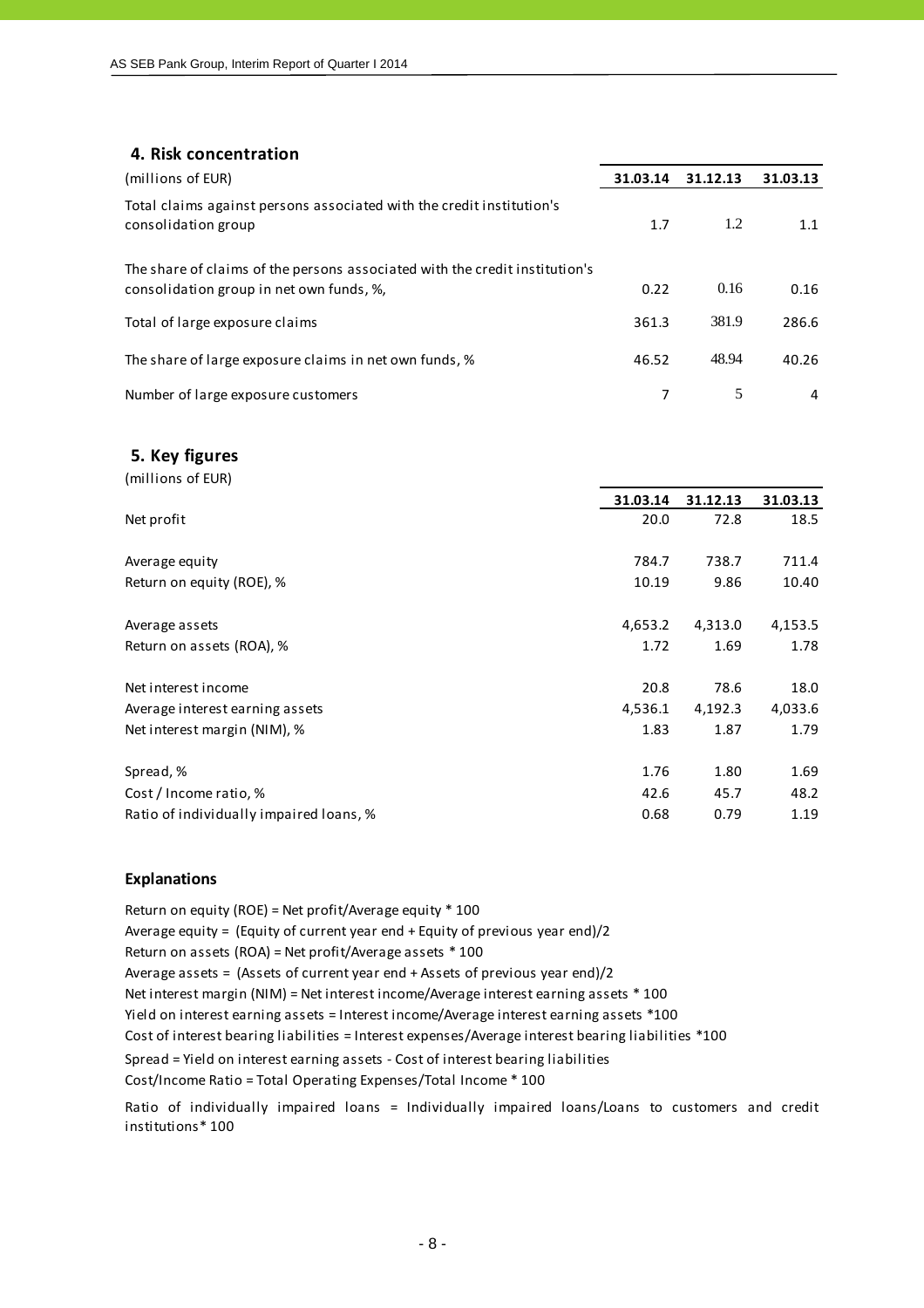#### **Interest earning assets:**

Balances with central bank Loans and advances to credit institutions Loans and advances to customers Debt securities and other fixed income securities

(all without accrued interests)

#### **Interest bearing liabilities:**

Due to credit institutions Due to customers Loan funds (all without accrued interests)

#### **Total Operating Expenses:**

Personnel expenses Other expenses Depreciation, amortisation and impairment of tangible and intangible assets

#### **Total Income:**

Net interest income Net fee and commission income Net income from foreign exchange Gains less losses from financial assets at fair value through profit or loss Income from dividends Gains less losses from investment securities Share of profit of associates Other income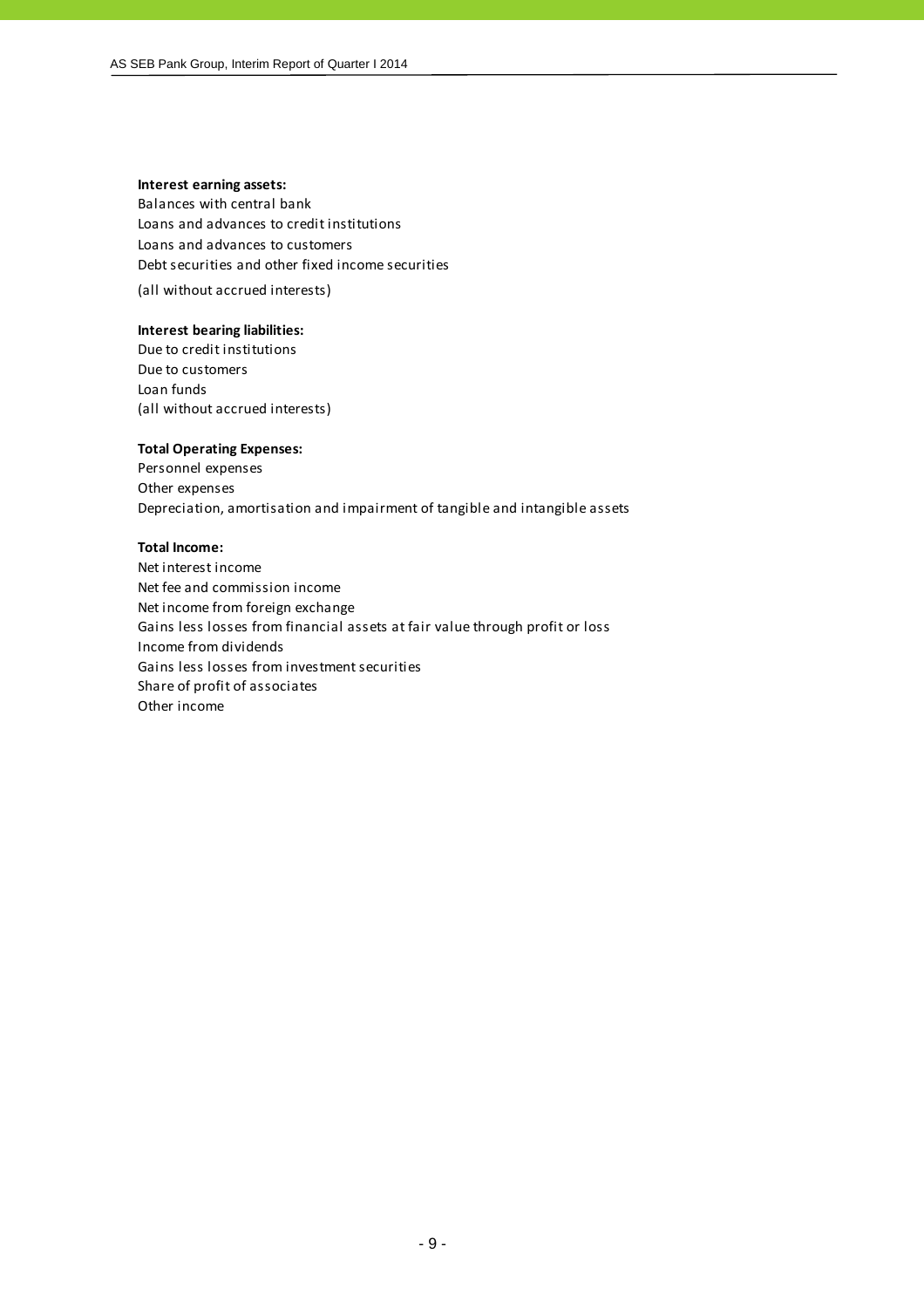#### **III. Consolidated financial statements**

## **1. Consolidated income statement**

(millions of EUR)

|                                                                              |   | 2014                   | 2013   |
|------------------------------------------------------------------------------|---|------------------------|--------|
|                                                                              |   | Note 3 months 3 months |        |
| Interest and similar income                                                  | 3 | 24.6                   | 22.3   |
| Interest expenses and similar charges                                        | 4 | $-3.8$                 | $-4.3$ |
| Net Interest Income                                                          |   | 20.8                   | 18.0   |
| Fee and commission income                                                    | 5 | 13.8                   | 12.7   |
| Fee and commission expense                                                   | 6 | $-3.6$                 | $-3.5$ |
| Net fee and commission income                                                |   | 10.2                   | 9.2    |
| Net income from foreign exchange                                             |   | 1.1                    | 0.9    |
| Gains less losses from financial assets at fair value through profit or loss |   | $-0.1$                 | 0.3    |
| Gains less losses from investment securities                                 |   | $-0.5$                 | 0.6    |
| Share of profit of associates                                                |   | 0.0                    | 0.1    |
| Other income                                                                 |   | 0.2                    | 0.2    |
| Personnel expenses                                                           |   | $-8.0$                 | $-8.2$ |
| Other expenses                                                               |   | $-4.7$                 | $-5.0$ |
| Depreciation, amortisation and impairment of tangible and intangible assets  |   | $-0.8$                 | $-0.9$ |
| Profit before impairment losses on loans and advances                        |   | 18.2                   | 15.2   |
| Impairment losses on loans and advances                                      | 7 | 1.8                    | 3.3    |
| Profit before income tax                                                     |   | 20.0                   | 18.5   |
| Income tax                                                                   |   | 0.0                    | 0.0    |
| Net profit                                                                   |   | 20.0                   | 18.5   |
| Profit attributable to the sole equity holder                                |   | 20.0                   | 18.5   |

## **2. Consolidated statement of comprehensive income**

|                                                                      | 2014              | 2013   |
|----------------------------------------------------------------------|-------------------|--------|
|                                                                      | 3 months 3 months |        |
| Net profit                                                           | 20.0              | 18.5   |
| Other comprehensive income/expense                                   |                   |        |
| Items that may subsequently be reclassified to the income statement: |                   |        |
| Revaluation of available-for-sale financial assets                   | 0.1               | $-0.5$ |
| Total other comprehensive income/expense                             | 0.1               | $-0.5$ |
| Total comprehensive income                                           | 20.1              | 18.0   |
| Sole equity holder of the parent entity (total)                      | 20.1              | 18.0   |
| -Total comprehensive income from continued operations                | 20.1              | 18.0   |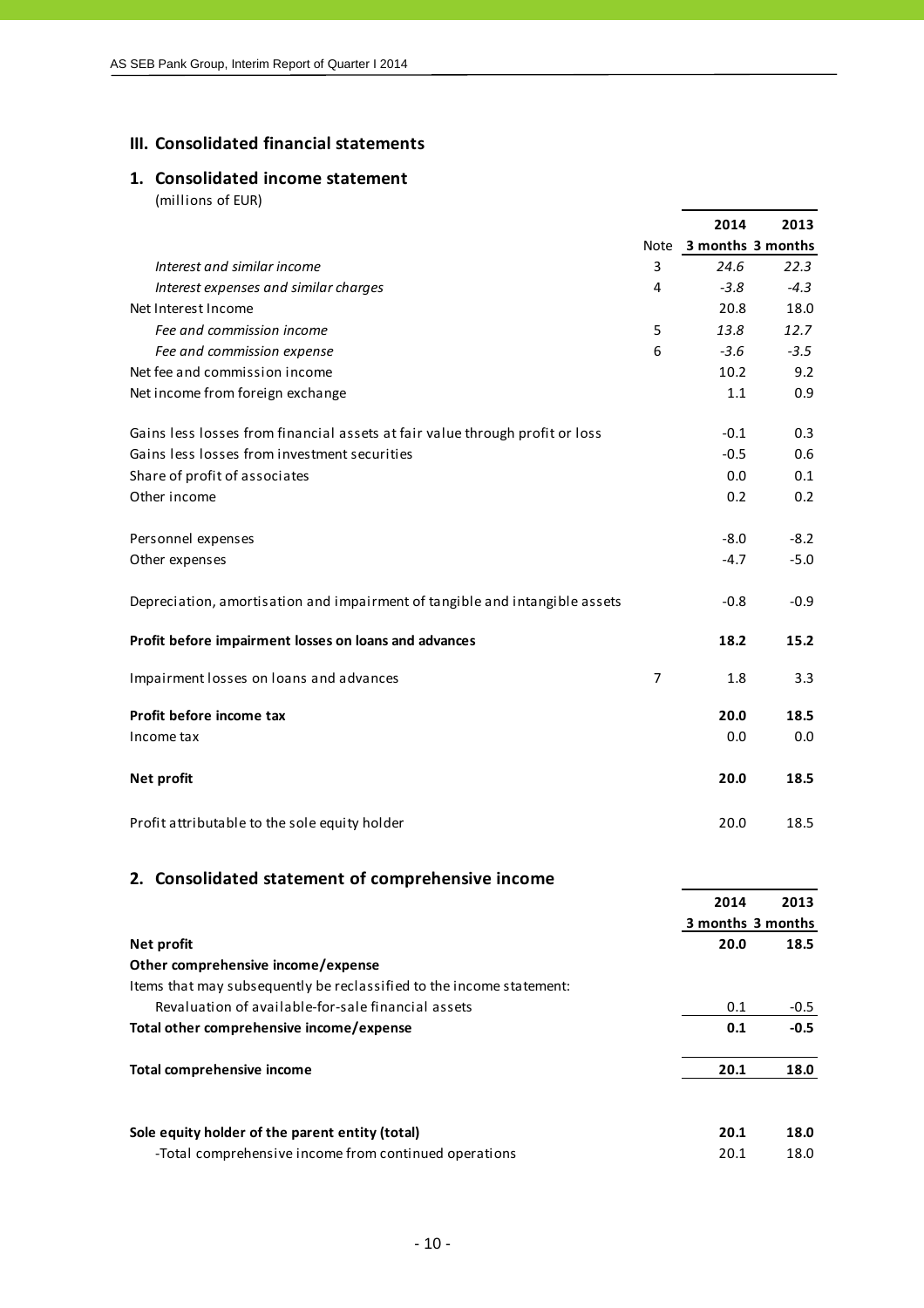## **3. Consolidated statement of financial position**

|                                                                               | 31.03.14 | 31.12.13 |
|-------------------------------------------------------------------------------|----------|----------|
| <b>ASSETS</b>                                                                 |          |          |
| Cash                                                                          | 39.7     | 44.9     |
| Balances with central bank                                                    | 70.0     | 70.0     |
| Loans and advances to credit institutions                                     | 667.3    | 343.3    |
| Loans and advances to customers                                               | 3,820.6  | 3,813.1  |
| Financial assets held for trading                                             | 24.0     | 23.4     |
| Financial assets designated at fair value through profit or loss at inception | 194.4    | 97.1     |
| Available-for-sale financial assets                                           | 4.6      | 4.6      |
| Other assets                                                                  | 33.0     | 37.3     |
| Investments in associates                                                     | 0.7      | 0.8      |
| Intangible assets                                                             | 1.0      | 0.9      |
| Property, plant and equipment                                                 | 8.2      | 7.5      |
| <b>TOTAL ASSETS</b>                                                           | 4,863.5  | 4.442.9  |

| <b>LIABILITIES AND SHAREHOLDERS' EQUITY</b>                |         |         |
|------------------------------------------------------------|---------|---------|
| Due to credit institutions                                 | 1,156.4 | 846.6   |
| Due to customers                                           | 2,719.4 | 2,724.0 |
| Other liabilities                                          | 170.9   | 76.2    |
| Financial liabilities at fair value through profit or loss | 22.0    | 21.5    |
| Provisions                                                 | 0.0     | 0.0     |
| <b>Total Liabilities</b>                                   | 4,068.7 | 3,668.3 |
| Share capital                                              | 42.5    | 42.5    |
| Share premium                                              | 86.3    | 86.3    |
| Other reserves                                             | 19.9    | 19.8    |
| Retained earnings                                          | 646.1   | 626.0   |
| Total shareholders' equity                                 | 794.8   | 774.6   |
| <b>TOTAL LIABILITIES AND SHAREHOLDERS' EQUITY</b>          | 4.863.5 | 4.442.9 |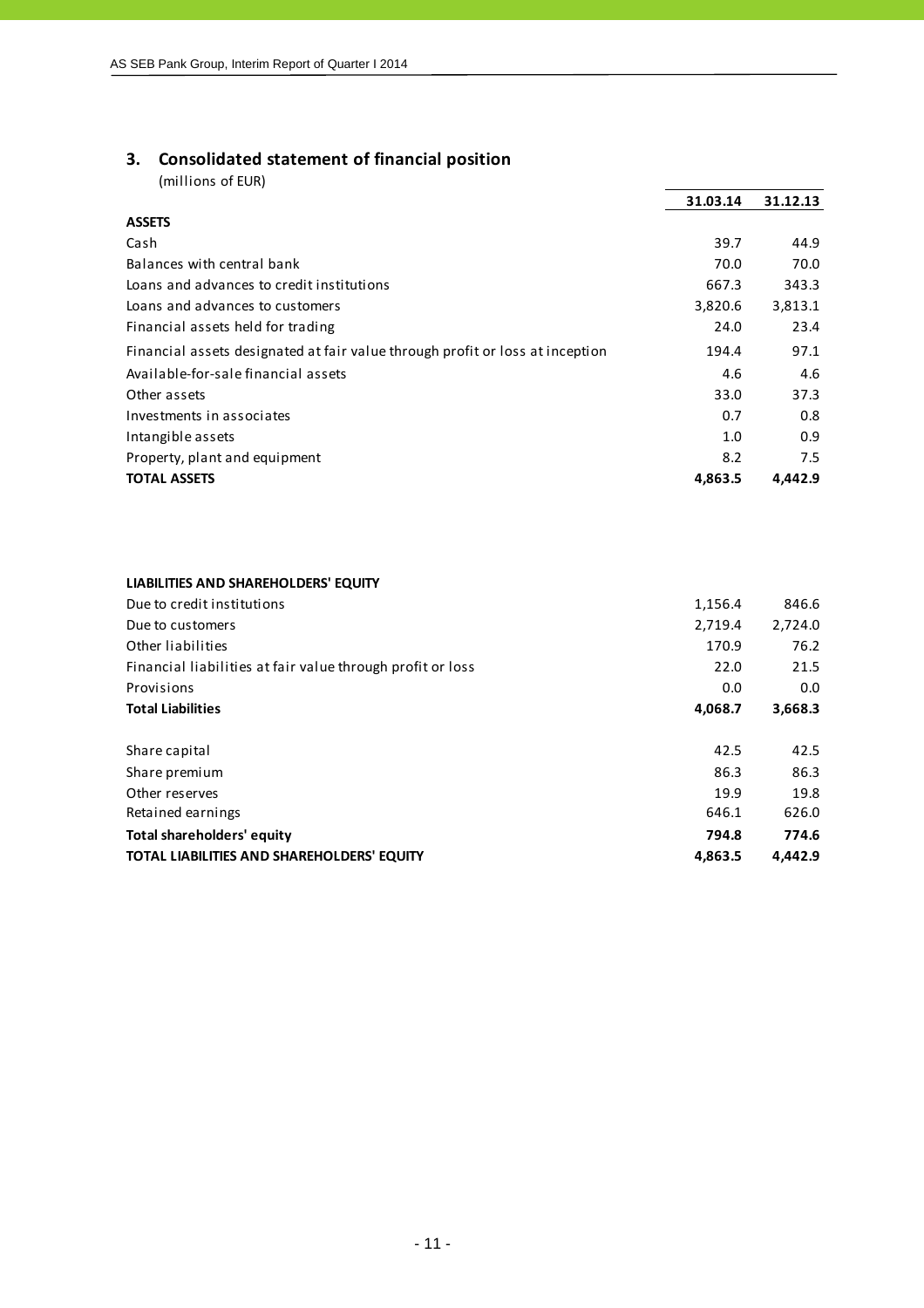## **4. Consolidated cash flow statement**

|                                                                                 | 2014     | 2013     |
|---------------------------------------------------------------------------------|----------|----------|
|                                                                                 | 3 months | 3 months |
| I. Cash flows from operating activities                                         |          |          |
| Interest received                                                               | 24.2     | 21.9     |
| Interest paid                                                                   | $-3.2$   | $-4.5$   |
| Fee and commission received                                                     | 13.7     | 12.7     |
| Fee and commission paid                                                         | $-3.6$   | $-3.5$   |
| Net trading income and other operating income                                   | 0.6      | 1.2      |
| Personnel expenses and other operating expenses                                 | $-12.3$  | $-13.6$  |
| Cash flows from operating activities before changes in the operating assets and |          |          |
| <b>liabilities</b>                                                              | 19.4     | 14.2     |
| Changes in operating assets:                                                    |          |          |
| Loans and advances to credit institutions and mandatory reserve in central bank | $-1.6$   | 216.8    |
| Loans and advances to customers                                                 | $-5.6$   | $-67.2$  |
| Other assets                                                                    | 0.8      | 0.7      |
| <b>Changes of operating liabilities:</b>                                        |          |          |
| Due to credit institutions                                                      | 406.3    | $-51.6$  |
| Due to customers                                                                | $-4.6$   | $-21.6$  |
| Other liabilities                                                               | $-1.9$   | $-2.9$   |
| Cash flow from (used in) operating activities                                   | 412.8    | 88.4     |
| II. Cash flows from investing activities                                        |          |          |
| Net increase-/decrease+ of investment portfolio securities                      | 0.0      | 0.8      |
| Purchase of investment properties, tangible and intangible assets               | $-1.6$   | $-0.7$   |
| Cash flow from (used in) investing activities                                   | $-1.6$   | 0.1      |
| III. Cash flows from financing activities                                       |          |          |
| Cash used in financing activities                                               | 0.0      | 0.0      |
| Net decrease/increase in cash and cash equivalents                              | 411.2    | 88.5     |
| Cash and cash equivalents at the beginning of period                            | 501.6    | 284.3    |
| Effect of exchange rate changes on cash and cash equivalents                    | 0.0      | 0.0      |
| Cash and cash equivalents at the end of period                                  | 912.8    | 372.8    |

| Cash and cash equivalents includes:                      | 31.03.14 | 31.03.13 |
|----------------------------------------------------------|----------|----------|
| Cash on hand                                             | 39.6     | 43.7     |
| Balances with the central bank without mandatory reserve | 37.1     | 0.0      |
| Liquid deposits in other credit institutions             | 638.2    | 329.0    |
| Trading portfolio and liquidity securities               | 197.9    | 0.1      |
|                                                          | 912.8    | 372.8    |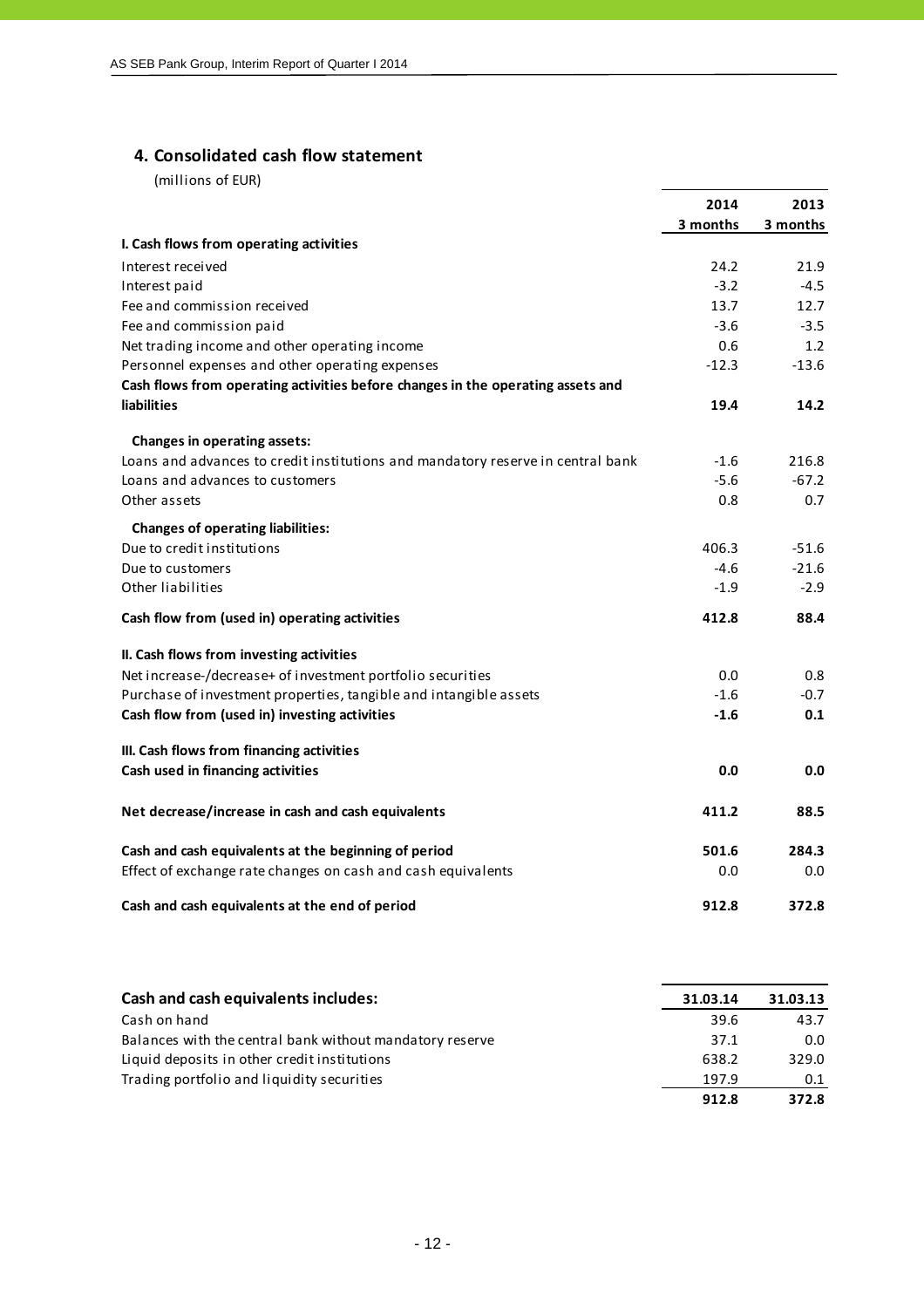# **5. Changes in consolidated shareholders' equity**

|                                    |               |              |                 |          | <b>Total</b>  |
|------------------------------------|---------------|--------------|-----------------|----------|---------------|
|                                    |               | <b>Share</b> |                 | Retained | shareholders' |
|                                    | Share capital | premium      | <b>Reserves</b> | profit   | equity        |
| Year beginning 01.01.2013          | 42.5          | 86.3         | 20.3            | 553.7    | 702.8         |
| Other                              | 0.0           | 0.0          | 0.0             | $-0.8$   | $-0.8$        |
| Net profit                         | 0.0           | 0.0          | 0.0             | 18.5     | 18.5          |
| Other comprehensive expense:       |               |              |                 |          |               |
| Net change in available-for-sale   |               |              |                 |          |               |
| financial assets                   | 0.0           | 0.0          | $-0.5$          | 0.0      | -0.5          |
| Total other comprehensive expense  | 0.0           | 0.0          | $-0.5$          | 0.0      | $-0.5$        |
| Total comprehensive income/expense | 0.0           | 0.0          | $-0.5$          | 18.5     | 18.0          |
| <b>Final balance 31.03.2013</b>    | 42.5          | 86.3         | 19.8            | 571.4    | 720.0         |
|                                    |               |              |                 |          |               |
| Year beginning 01.01.2014          | 42.5          | 86.3         | 19.8            | 626.0    | 774.6         |
| Other                              | 0.0           | 0.0          | 0.0             | 0.1      | 0.1           |
| Net profit                         | 0.0           | 0.0          | 0.0             | 20.0     | 20.0          |
| Other comprehensive income:        |               |              |                 |          |               |
| Net change in available-for-sale   |               |              |                 |          |               |
| financial assets                   | 0.0           | 0.0          | 0.1             | 0.0      | 0.1           |
| Total other comprehensive income   | 0.0           | 0.0          | 0.1             | 0.0      | 0.1           |
| <b>Total comprehensive income</b>  | 0.0           | 0.0          | 0.1             | 20.0     | 20.1          |
| <b>Final balance 31.03.2014</b>    | 42.5          | 86.3         | 19.9            | 646.1    | 794.8         |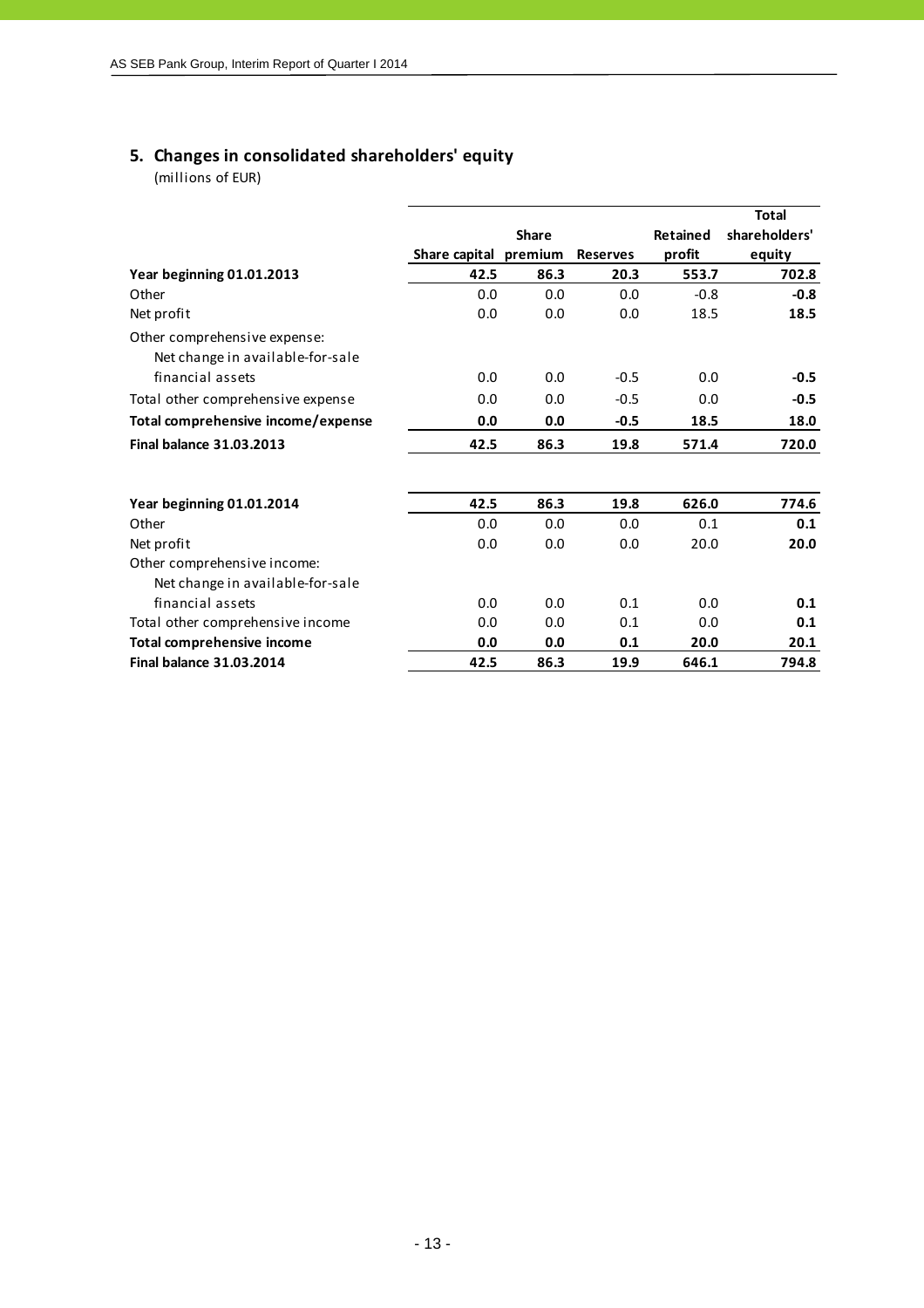# **6. Contingent assets and liabilities and commitments**

(millions of EUR)

| 31.03.14                                                                                   | <b>Contract amount</b> |                    | <b>Balance value</b> |                    |
|--------------------------------------------------------------------------------------------|------------------------|--------------------|----------------------|--------------------|
|                                                                                            | <b>Assets</b>          | <b>Liabilities</b> | <b>Assets</b>        | <b>Liabilities</b> |
| 1. Irrevocable and revocable transactions                                                  | 7.9                    | 979.5              | 0.0                  | 0.0                |
| 1.1. Guarantees and other similar off-balance sheet<br>irrovocable liabilitieas and claims | 1.4                    | 243.7              | 0.0                  | 0.0                |
| incl. financial quarantees                                                                 | 0.0                    | 63.8               | 0.0                  | 0.0                |
| 1.2. Loan commitments                                                                      | 6.5                    | 735.8              | 0.0                  | 0.0                |
| 2. Derivatives                                                                             | 730.6                  | 730.0              | 20.5                 | 21.9               |
| 2.1. Currency related derivatives                                                          | 276.3                  | 276.3              | 0.8                  | 0.7                |
| 2.2. Interest related derivatives                                                          | 435.6                  | 435.3              | 18.7                 | 19.8               |
| 2.3. Equity related derivatives*                                                           | 18.7                   | 18.4               | 1.0                  | 1.4                |
|                                                                                            | 738.5                  | 1,709.5            | 20.5                 | 21.9               |

| 31.12.13                                                                                                                 | <b>Contract amount</b> |                    | <b>Balance value</b> |                    |
|--------------------------------------------------------------------------------------------------------------------------|------------------------|--------------------|----------------------|--------------------|
|                                                                                                                          | <b>Assets</b>          | <b>Liabilities</b> | <b>Assets</b>        | <b>Liabilities</b> |
| 1. Irrevocable and revocable transactions                                                                                | 7.6                    | 1,069.8            | 0.0                  | 0.0                |
| 1.1. Guarantees and other similar off-balance sheet<br>irrovocable liabilitieas and claims<br>incl. financial quarantees | 1.1<br>0.0             | 260.4<br>65.3      | 0.0<br>0.0           | 0.0<br>0.0         |
| 1.2. Loan commitments                                                                                                    | 6.5                    | 809.4              | 0.0                  | 0.0                |
| 1.3. Other revocable transactions                                                                                        | 0.0                    | 0.0                | 0.0                  | 0.0                |
| 2. Derivatives                                                                                                           | 694.8                  | 694.1              | 20.5                 | 21.5               |
| 2.1. Currency related derivatives                                                                                        | 236.6                  | 236.4              | 0.7                  | 0.5                |
| 2.2. Interest related derivatives                                                                                        | 439.1                  | 438.9              | 18.9                 | 19.6               |
| 2.3. Equity related derivatives*                                                                                         | 19.1                   | 18.8               | 0.9                  | 1.4                |
|                                                                                                                          | 702.4                  | 1,763.9            | 20.5                 | 21.5               |

\* Derivative transactions are executed to cover the client's position and the derivative risks are not taken to own portfolio. All risks arising from these transactions are fully mitigated with parent company. The equity option prices are calculated using for all input data (e.g. underlying prices or volumes) either independently sourced input (e.g. the underlying prices) or an independent price verification is performed on the next day to compare the values to independently sourced market data (e.g. for volumes).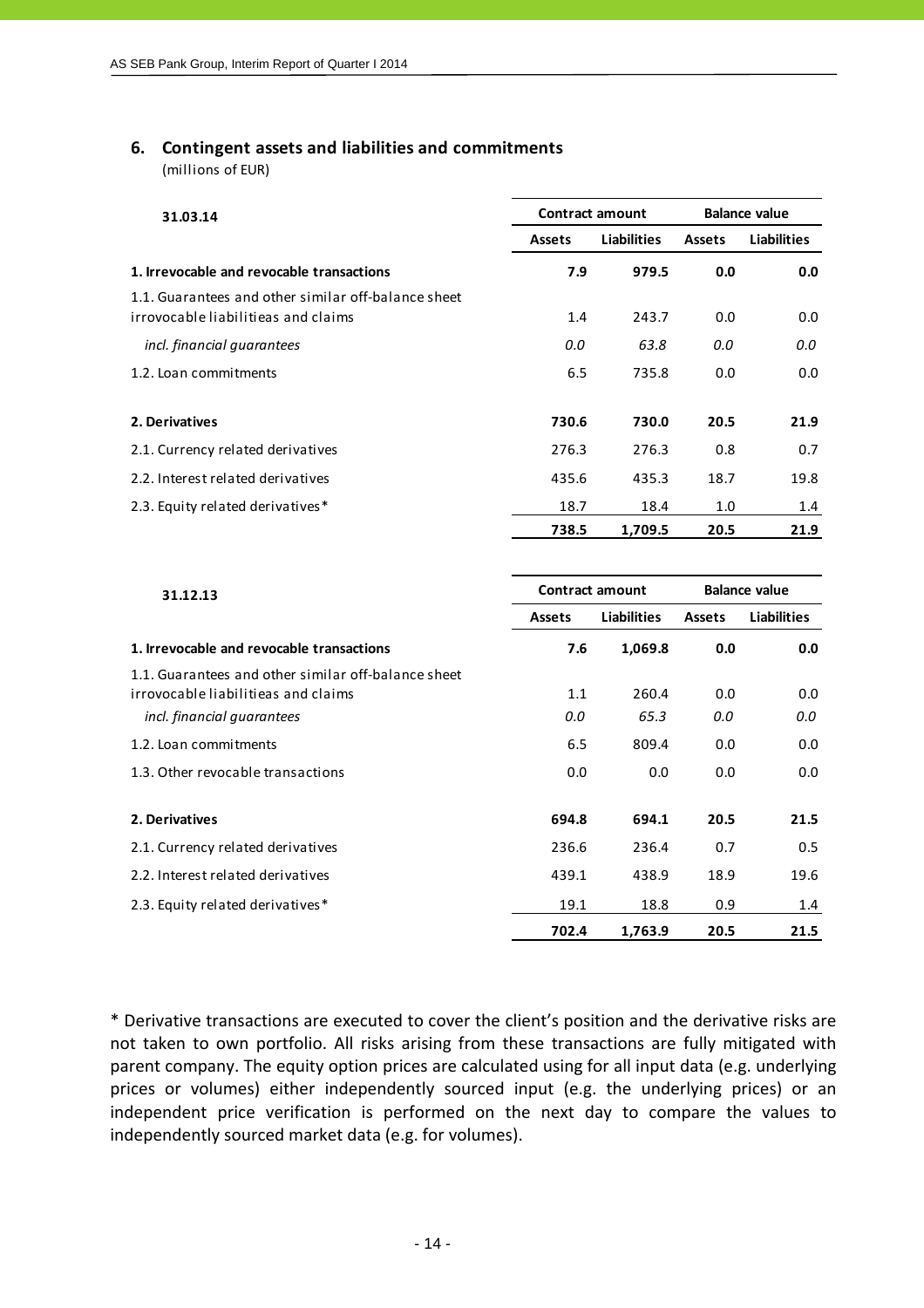## **Note 1 Accounting principles**

The interim report of AS SEB Pank Group for Quarter I 2014 has been prepared in conformity with International Accounting Standard IAS 34 "Interim Financial Reporting" and the disclosure requirements, established by Eesti Pank.

The accounting principles, used in the interim report of AS SEB Pank Group for Quarter I 2014 are in conformity with the accounting principles used in the annual report for the year ended on 31 December 2013.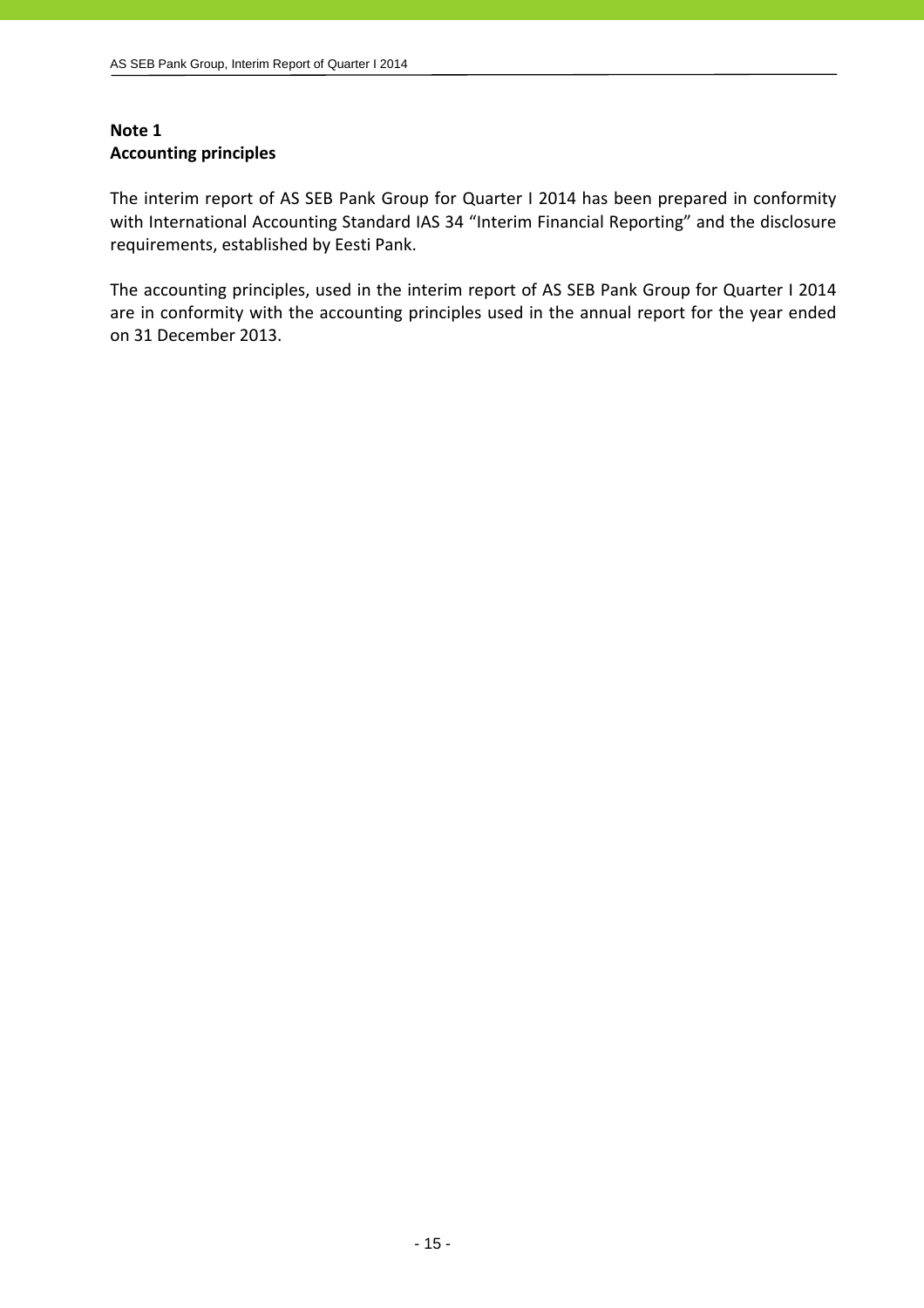## **Fair value of financial assets and liabilities**

(millions of EUR)

#### **A) Financial instruments measured at fair value**

|                                                             | 31.03.14 |         |         |       |         | 31.12.13 |         |             |
|-------------------------------------------------------------|----------|---------|---------|-------|---------|----------|---------|-------------|
|                                                             | Level 1  | Level 2 | Level 3 | Total | Level 1 | Level 2  | Level 3 | Total       |
| Financial assets at fair value through profit and loss      |          |         |         |       |         |          |         |             |
| Financial assets held for trading                           | 3.4      | 20.6    | 0.0     | 24.0  | 2.9     | 20.6     | 0.0     | 23.5        |
| Debt securities                                             | 3.4      | 0.1     | 0.0     | 3.5   | 2.8     | 0.1      | 0.0     | 2.9         |
| Derivatives                                                 | 0.0      | 20.5    | 0.0     | 20.5  | 0.0     | 20.5     | 0.0     | 20.5        |
| Financial assets designated at fair                         |          |         |         |       |         |          |         |             |
| value through profit or loss at                             |          |         |         |       |         |          |         |             |
| inception                                                   | 194.4    | 0.0     | 0.0     | 194.4 | 97.1    | 0.0      | 0.0     | 97.1        |
| Debt securities                                             | 194.4    | 0.0     | 0.0     | 4.7   | 97.1    | 0.0      | 0.0     | 97.1        |
| Available for sale financial assets                         | 4.6      | 0.0     | 0.1     | 4.7   | 4.5     | 0.0      | 0.1     | 4.6         |
| Investment securities - equity                              | 4.6      | 0.0     | 0.1     | 4.7   | 4.5     | 0.0      | 0.1     | 4.6         |
| <b>TOTAL ASSETS</b>                                         | 202.4    | 20.6    | 0.1     | 223.1 | 104.5   | 20.6     |         | $0.1$ 125.2 |
| Financial liabilities at fair value through profit and loss |          |         |         |       |         |          |         |             |
| Financial liabilities held for trading                      | 0.0      | 22.0    | 0.0     | 22.0  | 0.0     | 21.5     | 0.0     | 21.5        |
| <b>TOTAL LIABILITIES</b>                                    | 0.0      | 22.0    | 0.0     | 22.0  | 0.0     | 21.5     | 0.0     | 21.5        |

IFRS 7 specifies a hierarchy of valuation techniques based on whether the inputs to those valuation techniques are observable or unobservable. Observable inputs reflect market data obtained from independent sources; unobservable inputs reflect the Group's market assumptions. These two types of inputs have created the following fair value hierarchy:

Level 1 ‐ Quoted prices (unadjusted) in active markets for identical assets or liabilities. This level includes listed equity securities and debt instruments on exchanges but also instruments quoted by market participants.

Level 2 - Inputs other than quoted prices included within Level 1 that are observable for the asset or liability, either directly (that is, as prices) or indirectly (that is, derived from prices). The sources of input parameters like Euro yield curve or counterparty credit risk are Bloomberg and Thomson Reuters.

Level 3 - Inputs for the asset or liability that are not based on observable market data (unobservable inputs). This level includes equity investments and debt instruments with significant unobservable components.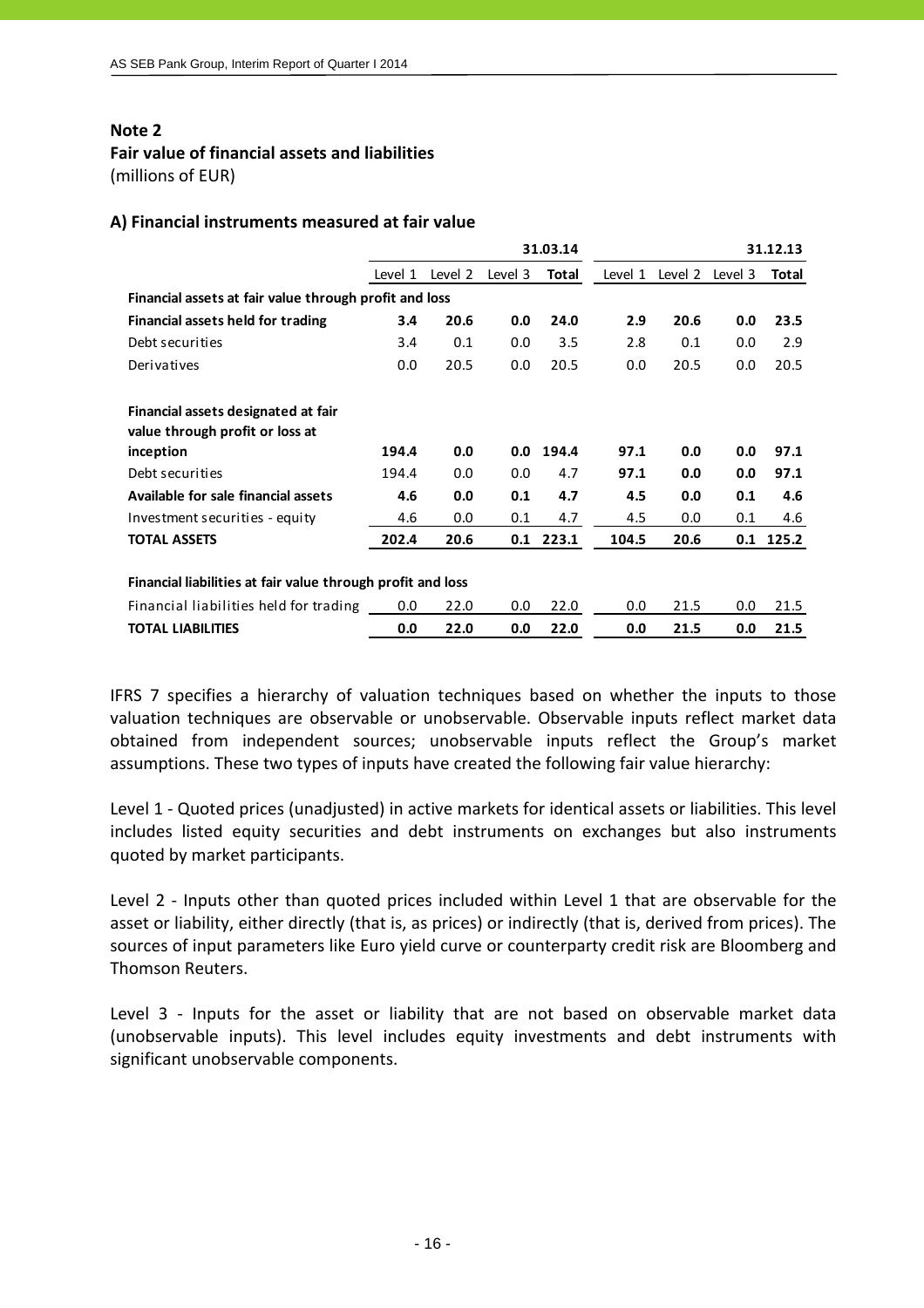| <b>Reconciliation of Level 3 Items</b>                     | Available-for-sale financial assets |       |
|------------------------------------------------------------|-------------------------------------|-------|
|                                                            | Investment<br>securities -          |       |
|                                                            | equity                              | Total |
| At 1 January 2013                                          | 0.1                                 | 0.1   |
| At 31 December 2013                                        | 0.1                                 | 0.1   |
| Total losses for the period included in profit or loss for |                                     |       |
| assets/liabilities held at 31.12.13                        | 0.0                                 | 0.0   |
| At 1 January 2014                                          | 0.1                                 | 0.1   |
| At 30 December 2014                                        | 0.1                                 | 0.1   |
| Total losses for the period included in profit or loss for |                                     |       |
| assets/liabilities held at 31.03.14                        | 0.0                                 | 0.0   |

#### **B) Financial instruments not measured at fair value**

|                                          | 31.03.14 |            | 31.12.13        |            |
|------------------------------------------|----------|------------|-----------------|------------|
|                                          | Carrying |            | <b>Carrying</b> |            |
|                                          | value    | Fair value | value           | Fair value |
| <b>ASSETS</b>                            |          |            |                 |            |
| Cash                                     | 39.7     | 39.7       | 44.9            | 44.9       |
| Balances with central bank               | 70.0     | 70.0       | 70.0            | 70.0       |
| Loans and advances to credit institutior | 667.3    | 667.3      | 343.3           | 343.3      |
| Loans and advances to customers          | 3,820.6  | 3,657.0    | 3,813.1         | 3,625.1    |
| Loans to Corporates                      | 1,959.2  | 1,951.9    | 2,013.1         | 2,001.8    |
| Loans to Private individuals             | 1,861.4  | 1,705.1    | 1,800.0         | 1,623.2    |
| Other assets                             | 33.0     | 33.0       | 37.3            | 37.3       |
| <b>TOTAL ASSETS</b>                      | 4,630.6  | 4,467.0    | 4,308.6         | 4,120.6    |
| <b>LIABILITIES</b>                       |          |            |                 |            |
| Due to credit institutions               | 1,156.4  | 1,154.0    | 846.6           | 847.1      |
| Due to customers                         | 2,719.4  | 2,719.8    | 2,724.0         | 2,723.4    |
| Due to Corporates                        | 1,438.8  | 1,439.2    | 1,542.5         | 1,541.8    |
| Due to Private Individuals               | 1,280.6  | 1,280.6    | 1,181.5         | 1,181.6    |
| Other financial liabilities              | 170.9    | 170.9      | 76.2            | 76.2       |
| Subordinated loans                       | 0.0      | 0.0        | 0.0             | 0.0        |
| <b>TOTAL LIABILITIES</b>                 | 4,046.7  | 4,044.7    | 3,646.8         | 3,646.7    |

AS SEB Pank conducts assessment of fair value of financial assets and liabilities which are not presented in the Group's statement of financial position at their fair value.

When calculating fair value for floating interest rate loans and for fixed-interest rate lending, future cash flows are discounted based on the market interest curve, which has been adjusted for applicable margins of new lending. Similarly have been calculated also fixed-interest rate deposits, floating interest rate and fixed-interest rate balances due to credit institutions.

As of reporting date fair value of loans and advances to customers was 4.28% (31.12.2013: 4.93%) lower than the carrying amount. Fair value of balances due to credit institutions was 0.21% lower (31.12.2013: 0.06% higher) than the carrying amount. Fair value of balances due to customers was 0.02% higher (31.12.2013: 0.02% lower) than the carrying amount.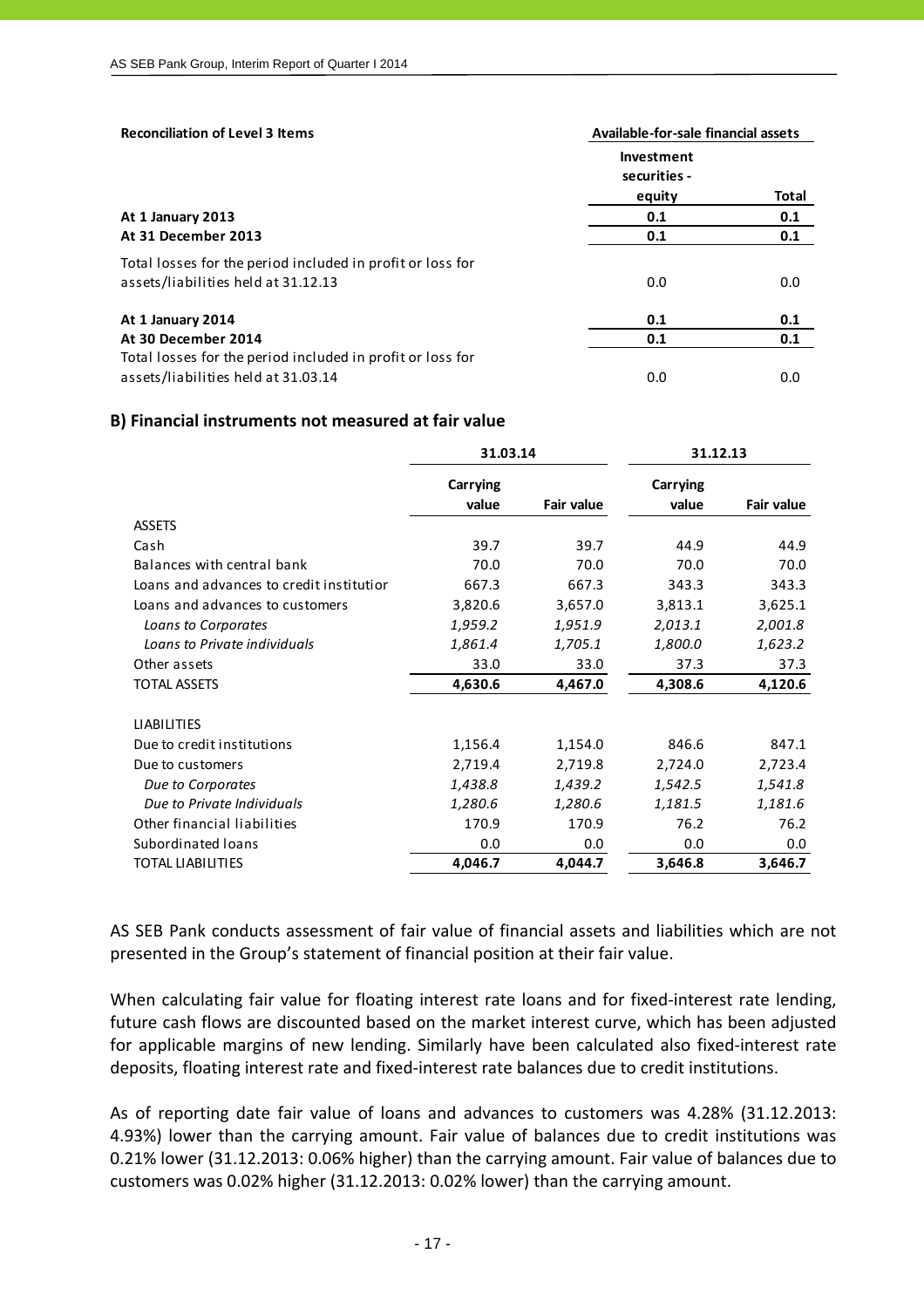#### **Interest and similar income**

| (millions of EUR)         | 2014 | 2013              |
|---------------------------|------|-------------------|
|                           |      | 3 months 3 months |
| Loans                     | 20.6 | 18.7              |
| Leasing                   | 3.2  | 3.4               |
| Deposits with other banks | 0.3  | 0.2               |
| Fixed income securities   | 0.5  | 0.0               |
|                           | 24.6 | 22.3              |

#### **Note 4**

| Interest expenses and similar charges |        |                   |
|---------------------------------------|--------|-------------------|
| (millions of EUR)                     | 2014   | 2013              |
|                                       |        | 3 months 3 months |
| Credit institutions                   | $-1.8$ | $-2.0$            |
| Time and other saving deposits        | $-0.9$ | $-1.8$            |
| Demand deposits                       | $-1.0$ | $-0.4$            |
| Other                                 | $-0.1$ | $-0.1$            |
|                                       | $-3.8$ | $-4.3$            |

#### **Note 5**

#### **Fee and commission income**

| (millions of EUR)                             | 2014 | 2013              |
|-----------------------------------------------|------|-------------------|
|                                               |      | 3 months 3 months |
| Payment cards related commissions             | 5.5  | 4.9               |
| Securities market services *                  | 2.6  | 3.1               |
| Transaction fees                              | 1.3  | 1.3               |
| Credit contracts **                           | 1.0  | 0.9               |
| Insurance brokerage fees                      | 0.6  | 0.5               |
| Other settlement fees                         | 1.0  | 0.9               |
| Income from leasing agreements (full service) | 0.3  | 0.3               |
| Income from electronic channels               | 0.4  | 0.3               |
| Cash handling fees                            | 0.2  | 0.2               |
| Commodity futures fees                        | 0.0  | 0.0               |
| Other                                         | 0.9  | 0.3               |
|                                               | 13.8 | 12.7              |

\* Securities market services includes asset management fees of investment funds and securties portfolios, custody services, advisory fees and other with securities transactions related fees.

\*\* Credit contracts include loan, leasing, letter of credit and guarantee contracts, which are short-term and do not constitute interest income, but are of administrative nature for arrangement or reorganisation of credits.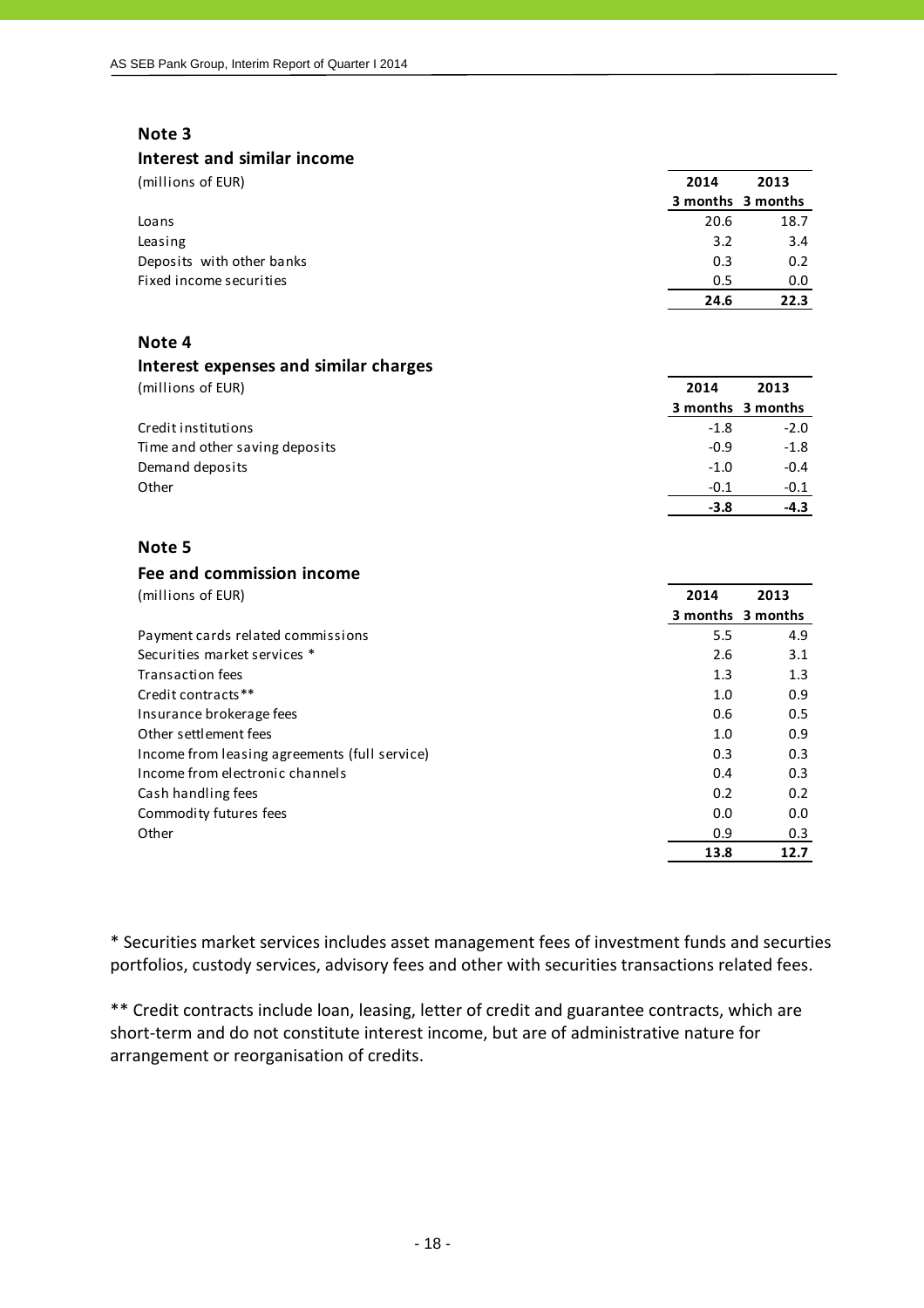## **Fee and commission expense**

| (millions of EUR)                             | 2014   | 2013              |
|-----------------------------------------------|--------|-------------------|
|                                               |        | 3 months 3 months |
| Payment cards related commissions             | $-2.4$ | $-2.1$            |
| Cash collecting fees                          | $-0.3$ | $-0.3$            |
| Expenses to leasing agreements (full service) | $-0.2$ | $-0.4$            |
| Securities market services                    | $-0.3$ | $-0.3$            |
| Transaction fees                              | $-0.2$ | $-0.2$            |
| Expenses of electronic channels               | 0.0    | $-0.1$            |
| Other                                         | $-0.2$ | $-0.1$            |
|                                               | -3.6   | $-3.5$            |

## **Note 7**

#### **Impairment losses on loans and advances**

|  | (millions of EUR) |  |
|--|-------------------|--|
|  |                   |  |

| (millions of EUR)                                  | 2014   | 2013              |
|----------------------------------------------------|--------|-------------------|
|                                                    |        | 3 months 3 months |
| <b>Impairment losses</b>                           | 1.8    | 2.7               |
| impairment losses of reporting period              | $-0.6$ | $-0.6$            |
| recoveries from write-offs                         | 0.1    | 0.2               |
| decreasing of impairment losses of previous period | 2.3    | 3.1               |
| Impairment losses for contingent liabilities       |        | 0.6               |
|                                                    | 1.8    | 3.3               |

## **Note 8**

## **Allowances on loans and advances**

(millions of EUR)

|                                             | 31.03.14 | 31.12.13 |
|---------------------------------------------|----------|----------|
| At the beginning of period (January, 1)     | 53.8     | 91.2     |
| Allowances of reporting period              | 0.6      | 5.4      |
| Decreasing of allowances of previous period | $-2.3$   | $-7.6$   |
| Loans and advances written off              | $-2.1$   | $-35.2$  |
| At the end of period                        | 50.0     | 53.8     |
|                                             |          |          |
| Recoveries from write-offs                  | 0.1      | 0.9      |

#### **Note 9**

# **Loans and advances to customers by remaining maturity**

|          | Less than $3-12$ |                                 | $5-10$ | Over 10                           |         |
|----------|------------------|---------------------------------|--------|-----------------------------------|---------|
|          |                  | 3 months months 1-5 years years |        | vears                             | Total   |
|          |                  |                                 |        |                                   |         |
| 31.03.14 | 276.2            |                                 |        | 553.4 1,646.2 510.9 833.9 3,820.6 |         |
| 31.12.13 | 227.9            | 579.6 1,663.0 505.9             |        | 836.7                             | 3.813.1 |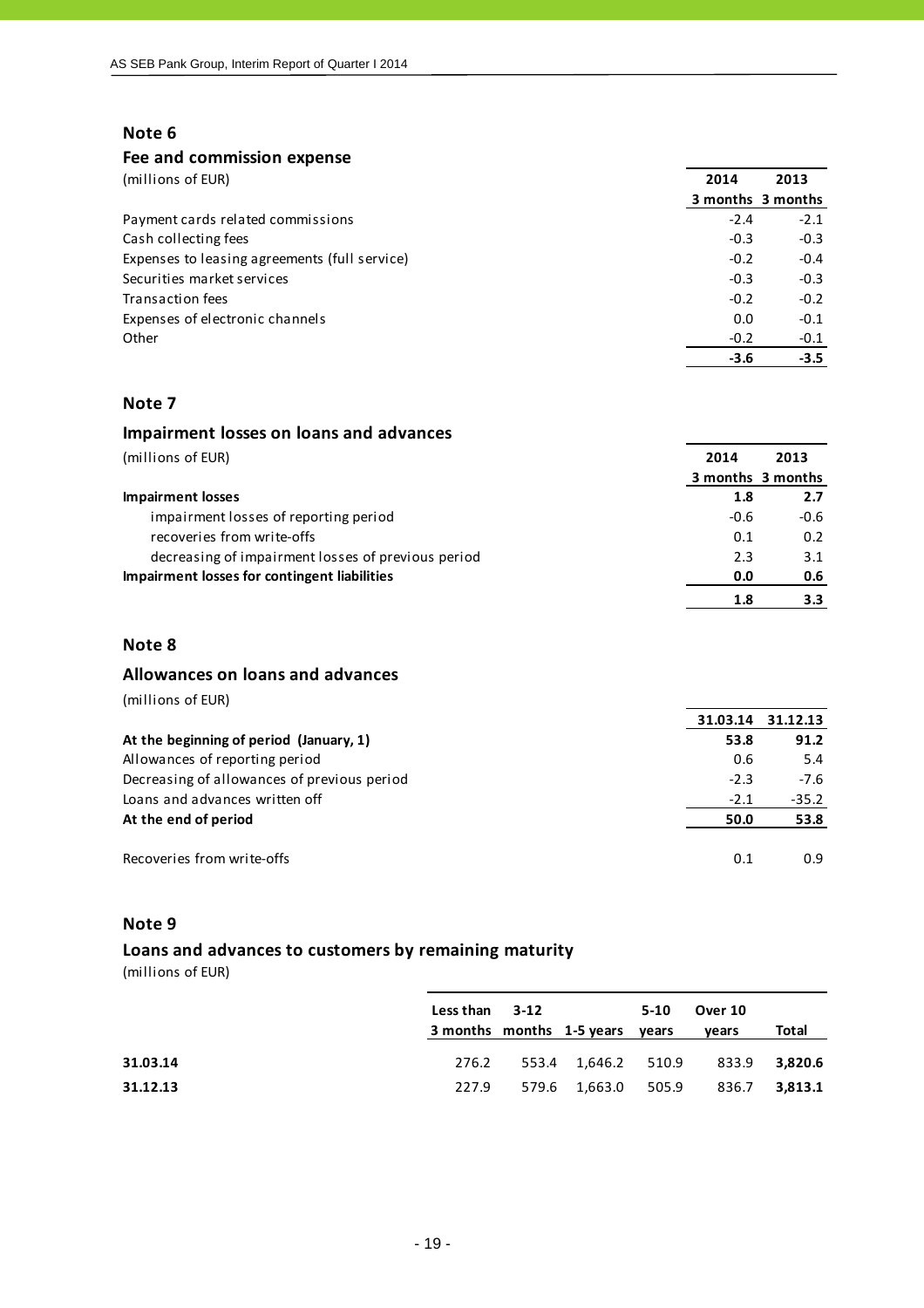## **Note 10 Geographic concentration of financial assets and liabilities** (millions of EUR)

| 31.03.14                 | Cash,<br>balances<br>with central<br>bank, loans<br>and | Loans and      |                |                |                | Due to         |                  |                |                  |                |
|--------------------------|---------------------------------------------------------|----------------|----------------|----------------|----------------|----------------|------------------|----------------|------------------|----------------|
|                          |                                                         |                |                |                |                |                |                  | Other          |                  | Contin-        |
|                          | advances to                                             | advances       |                |                |                | credit         | Due to           |                | Total            |                |
|                          | credit                                                  | to custo-      | Securi-        | Other          | Total          | institu-       | custo-           | liabili-       | liabili-         | gent           |
|                          | institutions                                            | mers           | ties           | assets         | assets         | tions          | mers             | ti es          | ties             | liabilities    |
| Sweden                   | 627.2                                                   | 1.1            | 2.0            | 0.8            | 631.1          | 1,085.7        | 8.7              | 19.6           | 1,114.0          | 1.4            |
| Estonia                  | 110.0                                                   | 3,798.1        | 27.2           | 29.5           | 3,964.8        | 16.9           | 2,353.6          | 63.3           | 2,433.8          | 964.8          |
| United Kingdom           | 20.5                                                    | 1.5            | 0.0            | 0.0            | 22.0           | 1.8            | 38.7             | 0.3            | 40.8             | 1.6            |
| Russia                   | 3.0                                                     | 0.3            | 0.0            | 0.1            | 3.4            | 0.7            | 34.3             | 0.0            | 35.0             | 0.0            |
| Germany                  | 0.7                                                     | 0.1            | 194.4          | 0.1            | 195.3          | 15.0           | 1.7              | 0.0            | 16.7             | $5.0$          |
| United States            | 2.0                                                     | 0.4            | 0.0            | 0.1            | 2.5            | 0.0            | 50.0             | 0.0            | 50.0             | 0.0            |
| Canada                   | 0.0                                                     | 0.0            | 0.0            | 0.0            | 0.0            | 0.0            | 4.3              | 0.0            | 4.3              | 0.0            |
| Japan                    | 0.0                                                     | 0.0            | 0.0            | 0.0            | 0.0            | 0.0            | 0.3              | 0.0            | 0.3              | 0.0            |
| Finland                  | 0.0                                                     | 1.4            | 0.0            | 0.2            | 1.6            | 0.1            | 5.0              | 0.1            | 5.2              | 3.8            |
| Latvia                   | 2.2                                                     | 9.4            | 0.0            | 0.1            | 11.7           | 34.4           | 5.6              | 0.0            | 40.0             | 0.5            |
| Lithuania                | 1.7                                                     | 0.0            | 0.0            | 0.1            | 1.8            | 0.6            | 6.5              | 0.1            | 7.2              | 0.0            |
| Luxembourg               | 3.9                                                     | 0.0            | 0.0            | 0.2            | 4.1            | 0.8            | 0.0              | 0.0            | 0.8              | 0.0            |
| Netherlands              | 0.0                                                     | 0.0            | 0.0            | 0.0            | 0.0            | 0.0            | 2.3              | 0.0            | 2.3              | 0.0            |
| Other Western Europe     | 4.9                                                     | 7.8            | 0.1            | 0.1            | 12.9           | 0.3            | 31.8             | 0.1            | 32.2             | 1.6            |
| Other Eastern Europe     | 0.7                                                     | 0.0            | 0.0            | 0.0            | 0.7            | 0.0            | 5.7              | 0.0            | 5.7              | 0.0            |
| Other countries          | 0.2                                                     | 0.5            | 0.0            | 10.9           | 11.6           | 0.1            | 170.9            | 109.4          | 280.4            | 0.8            |
|                          | 777.0                                                   | 3,820.6        | 223.7          | 42.2           | 4,863.5        | 1,156.4        | 2,719.4          | 192.9          | 4,068.7          | 979.5          |
|                          |                                                         |                |                |                |                |                |                  |                |                  |                |
|                          | Cash,                                                   |                |                |                |                |                |                  |                |                  |                |
|                          | balances                                                |                |                |                |                |                |                  |                |                  |                |
|                          | with central                                            |                |                |                |                |                |                  |                |                  |                |
|                          | bank, loans                                             |                |                |                |                |                |                  |                |                  |                |
| 31.12.13                 | and                                                     | Loans and      |                |                |                | Due to         |                  |                |                  |                |
|                          | advances to                                             | advances       |                |                |                | credit         | Due to           | Other          | Total            | Contin-        |
|                          | credit                                                  | to custo-      | Securi-        | Other          | Total          | institu-       | custo-           | liabili-       |                  | gent           |
|                          | institutions                                            |                |                |                |                |                |                  |                |                  |                |
| Sweden                   |                                                         |                |                |                |                |                |                  |                | liabili-         |                |
|                          |                                                         | mers           | ti es          | assets         | assets         | tions          | mers             | ti es          | ties             | liabilities    |
|                          | 287.1                                                   | 1.1            | 2.1            | 4.1            | 294.4          | 785.1          | 10.6             | 23.3           | 819.0            | $1.5\,$        |
| Estonia                  | 115.0<br>17.8                                           | 3,790.4<br>1.7 | 26.6<br>0.0    | 25.9<br>0.1    | 3,957.9        | 10.9           | 2,373.0          | 60.3<br>0.3    | 2,444.2          | 1,052.7        |
| United Kingdom           |                                                         | 0.4            |                |                | 19.6           | 2.3<br>0.7     | 30.1             |                | 32.7             | 1.6            |
| Russia                   | 8.9<br>1.5                                              | 0.1            | 0.0<br>97.1    | 0.0            | 9.3            | 18.7           | 28.2<br>2.6      | 0.0            | 28.9             | 0.0<br>6.4     |
| Germany<br>United States | $1.7\,$                                                 |                |                | 0.0            | 98.7           |                | 44.3             | 0.0            | 21.3             |                |
| Canada                   | $0.0\,$                                                 | 0.5<br>0.0     | $0.0\,$<br>0.0 | $0.0\,$<br>0.0 | 2.2<br>0.0     | $0.0\,$<br>0.1 | 4.1              | $0.0\,$<br>0.0 | 44.3<br>4.2      | $0.0\,$<br>0.0 |
| Japan                    | $0.0\,$                                                 | 0.0            | 0.0            | 0.0            | 0.0            | 0.0            | 0.3              | 0.0            | 0.3              | 0.0            |
| Finland                  | 0.0                                                     | 0.6            | 0.0            | 3.9            | 4.5            | 0.0            | 8.4              | 3.9            | 12.3             | 4.7            |
| Latvia                   | 4.3                                                     | 9.5            | 0.0            | 0.2            | 14.0           | 26.0           | 3.7              | 0.0            | 29.7             | 0.5            |
| Lithuania                | 5.2                                                     | 0.0            | 0.0            | 0.3            | 5.5            | 1.0            | 4.2              | 0.1            | 5.3              | 0.0            |
| Luxembourg               | 5.4                                                     | 0.0            | 0.0            | 0.3            | 5.7            | 0.6            | 0.1              | 0.0            | 0.7              | $0.0\,$        |
| Netherlands              | $0.0\,$                                                 | 0.3            | 0.0            | 0.0            | 0.3            | 0.0            | 1.8              | 0.0            | 1.8              | 0.0            |
| Other Western Europe     | 7.3                                                     | 8.0            | 0.1            | 8.4            | 23.8           | 1.1            | 48.7             | 8.5            | 58.3             | 1.6            |
| Other Eastern Europe     | $4.0$                                                   | 0.0            | 0.0            | 0.1            | 4.1            | 0.0            | 4.5              | 0.1            | 4.6              | 0.0            |
| Other countries          | 0.0<br>458.2                                            | 0.5<br>3,813.1 | 0.0<br>125.9   | 2.4<br>45.7    | 2.9<br>4,442.9 | 0.1<br>846.6   | 159.4<br>2,724.0 | 1.2<br>97.7    | 160.7<br>3,668.3 | 0.8<br>1,069.8 |

Contingent liabilities include here guarantees and pledges, loan commitments, revocable transactions, stand‐by loans, other revocable transactions and are presented in contract amount of contingent liabilities. Securities include here financial assets held for trading, financial assets designated at fair value through profit or loss, available‐for‐sale financial assets, investments in associates.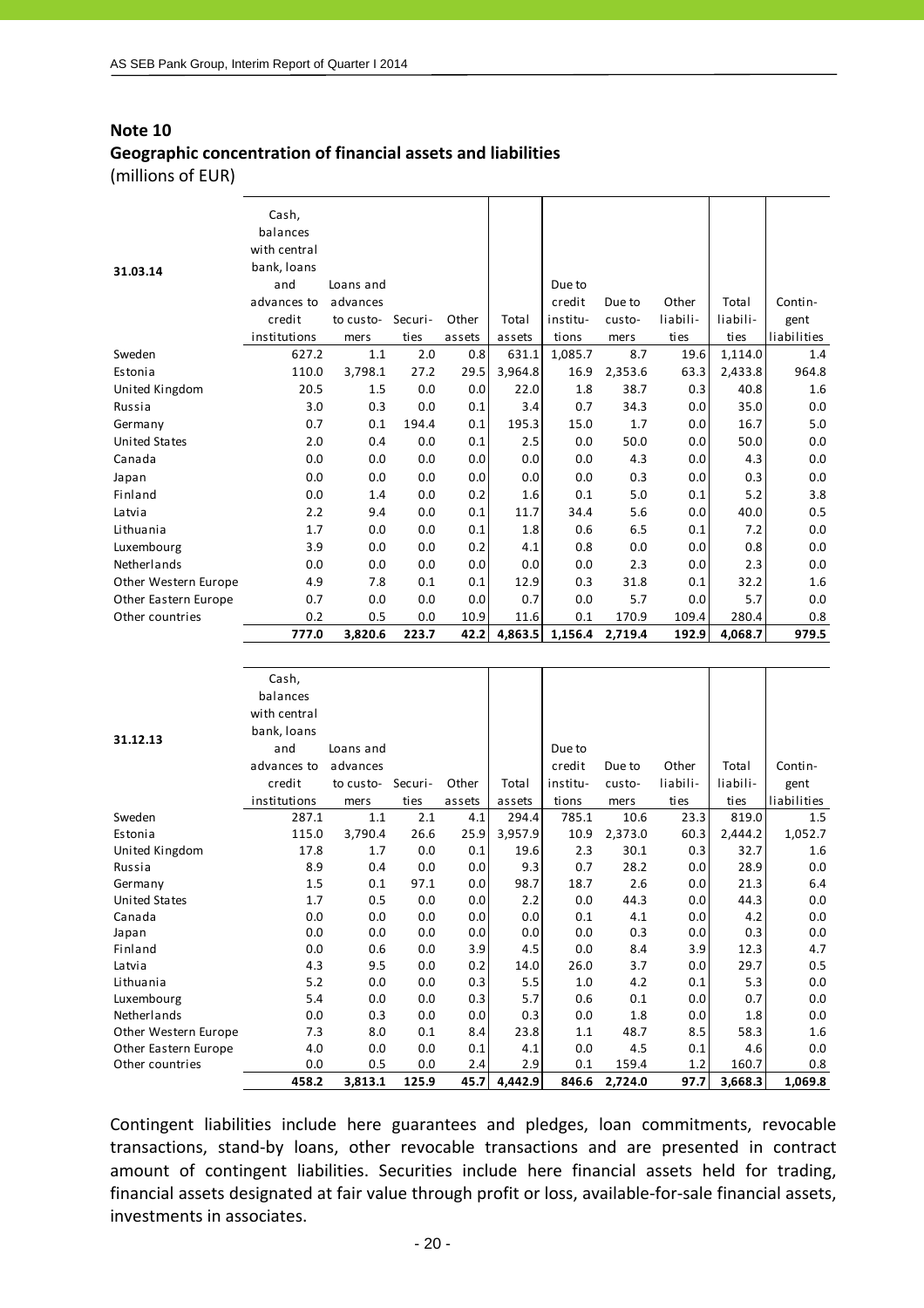# **Concentration of financial assets and liabilities by industry sector**

|                                              | In the statement of financial position | Contin-           |                    |
|----------------------------------------------|----------------------------------------|-------------------|--------------------|
|                                              | <b>Cash and loans to</b>               |                   | gent               |
| 31.03.14                                     | central bank, credit                   |                   | <b>liabilities</b> |
|                                              | institutions and                       | <b>Securities</b> |                    |
| Finance                                      | 802.4                                  | 4.7               | 24.1               |
| Real estate                                  | 673.7                                  | 0.1               | 52.1               |
| Industry                                     | 297.2                                  | 3.4               | 184.0              |
| Agriculture, fishing, forestry               | 185.0                                  | 0.0               | 21.5               |
| Trading                                      | 167.6                                  | 0.0               | 142.1              |
| Transport                                    | 164.3                                  | 0.0               | 37.6               |
| Energy, gas and steam plants                 | 101.4                                  | 0.0               | 77.6               |
| Government and state defence                 | 99.9                                   | 194.4             | 223.6              |
| Administration and assistance                | 96.2                                   | 0.0               | 31.7               |
| Health services, social work                 | 48.6                                   | 0.0               | 8.0                |
| Information and telecommunication            | 46.0                                   | 0.0               | 6.1                |
| Construction                                 | 43.2                                   | 0.0               | 67.3               |
| Hotels, restaurants                          | 29.8                                   | 0.0               | 0.7                |
| Education                                    | 17.6                                   | 0.0               | 14.3               |
| Professional, science and technical work     | 9.8                                    | 0.0               | 4.3                |
| Art, show business, leisure                  | 8.9                                    | 0.0               | 4.3                |
| Water supply, canalisation, waste management | 8.5                                    | 0.0               | 2.6                |
| Mining                                       | 2.2                                    | 0.0               | 0.1                |
| Other government and social services         | 21.6                                   | 0.6               | 6.2                |
| Individuals                                  | 1,823.7                                | 0.0               | 71.3               |
| Derivatives                                  | 0.0                                    | 20.5              | 0.0                |
| Allowances                                   | $-50.0$                                |                   |                    |
|                                              | 4,597.6                                | 223.7             | 979.5              |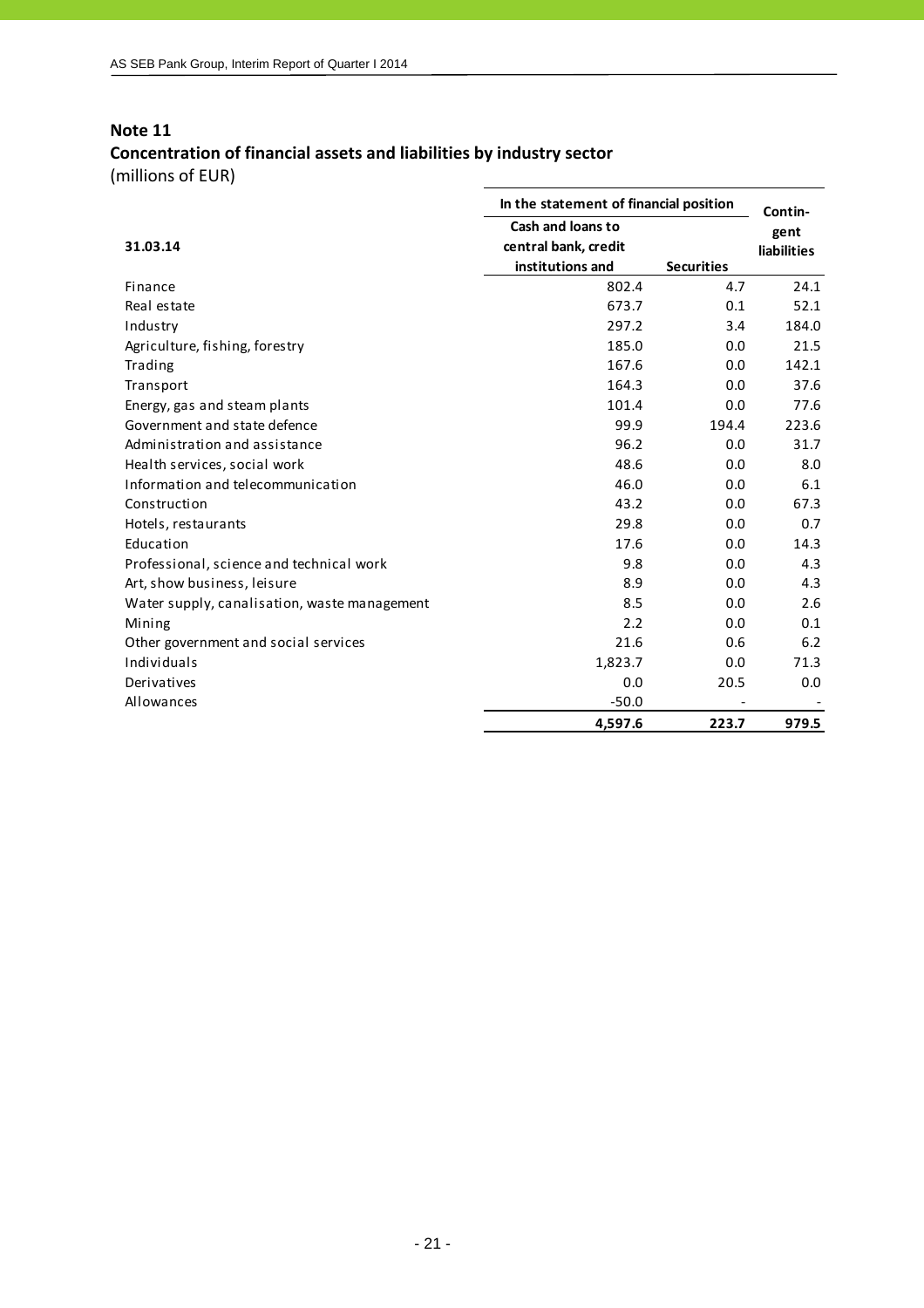| In the statement of financial position       |                                                       |                   |                                       |
|----------------------------------------------|-------------------------------------------------------|-------------------|---------------------------------------|
| 31.12.13                                     | central bank, credit<br>institutions and<br>customers | <b>Securities</b> | Contin-<br>gent<br><b>liabilities</b> |
| Real estate                                  | 712.2                                                 | 0.1               | 56.9                                  |
| Finance                                      | 475.6                                                 | 4.4               | 26.1                                  |
| Industry                                     | 290.6                                                 | 2.8               | 213.9                                 |
| Agriculture, fishing, forestry               | 175.6                                                 | 0.0               | 21.1                                  |
| Trading                                      | 158.1                                                 | 0.0               | 139.9                                 |
| Transport                                    | 148.4                                                 | 0.0               | 77.6                                  |
| Government and state defence                 | 105.1                                                 | 97.1              | 221.8                                 |
| Administration and assistance                | 94.4                                                  | 0.0               | 33.5                                  |
| Energy, gas and steam plants                 | 92.3                                                  | 0.0               | 98.9                                  |
| Health services, social work                 | 49.4                                                  | 0.0               | 14.2                                  |
| Information and telecommunication            | 48.0                                                  | 0.4               | 6.1                                   |
| Construction                                 | 47.8                                                  | 0.0               | 59.3                                  |
| Hotels, restaurants                          | 28.8                                                  | 0.0               | 0.9                                   |
| Education                                    | 20.3                                                  | 0.0               | 11.0                                  |
| Professional, science and technical work     | 9.7                                                   | 0.0               | 4.5                                   |
| Art, show business, leisure                  | 9.2                                                   | 0.0               | 4.6                                   |
| Water supply, canalisation, waste management | 9.0                                                   | 0.0               | 2.4                                   |
| Mining                                       | 2.3                                                   | 0.0               | 1.0                                   |
| Other government and social services         | 23.1                                                  | 0.6               | 5.7                                   |
| Home services                                | 0.0                                                   | 0.0               | 0.0                                   |
| Exterritorial organisations                  | 0.0                                                   | 0.0               | 0.0                                   |
| Individuals                                  | 1,825.2                                               | 0.0               | 70.4                                  |
| Derivatives                                  | 0.0                                                   | 20.5              | 0.0                                   |
| Allowances                                   | $-53.8$                                               |                   |                                       |
|                                              | 4,271.3                                               | 125.9             | 1,069.8                               |